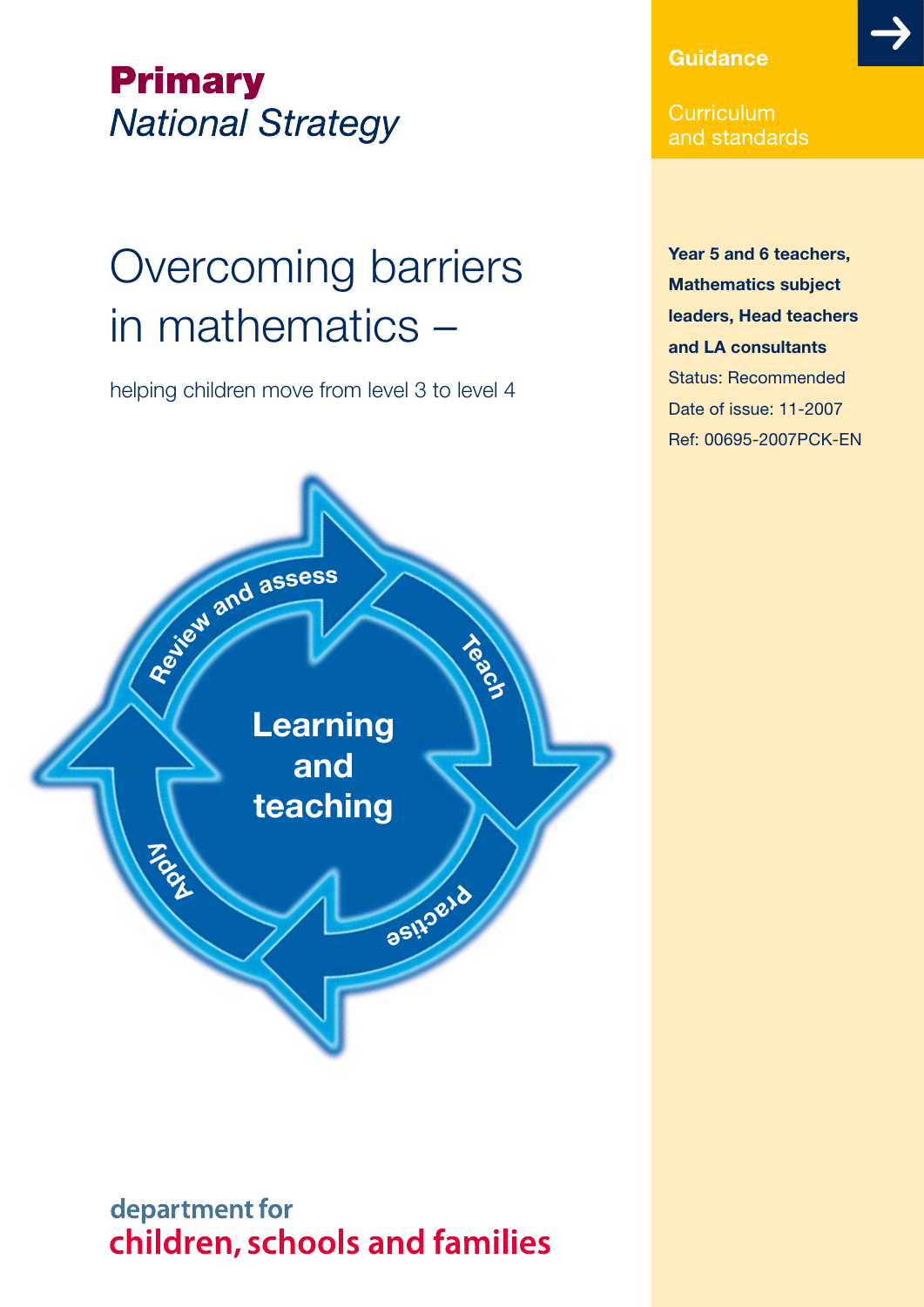#### PC minimum specification for viewing the *Overcoming barriers in mathematics – helping children move from level 3 to level 4 CD-ROM* (00695-2007CDO-EN)

CPU: Pentium III or greater RAM: 128 MB HD with 100 MB of free space CD-ROM drive SVGA graphics card (16 bit colour) Keyboard and mouse (Microsoft compatible) Operating system: Windows 98 or later PowerPoint 2000 or later (or PowerPoint viewer)

To open this CD-based resource place the CD in to the CD drive of your computer and double click on My computer. Open whichever drive letter corresponds to the CD drive and double click on the file named start\_here.pps.

#### Mac minimum specification for viewing the *Overcoming barriers in mathematics – helping children move from level 3 to level 4 CD-ROM* (00695-2007CDO-EN)

CPU: Mac G4 500MHz processor or greater RAM: 256 MB HD with 100 MB of free space CD-ROM drive SVGA graphics card (16 bit colour) Keyboard and mouse Operating system: Mac OS X or later PowerPoint 2000 or later (or PowerPoint viewer)

To open this CD-based resource place the CD in to the CD drive of your computer, open the CD from the desktop icon and run start here.pps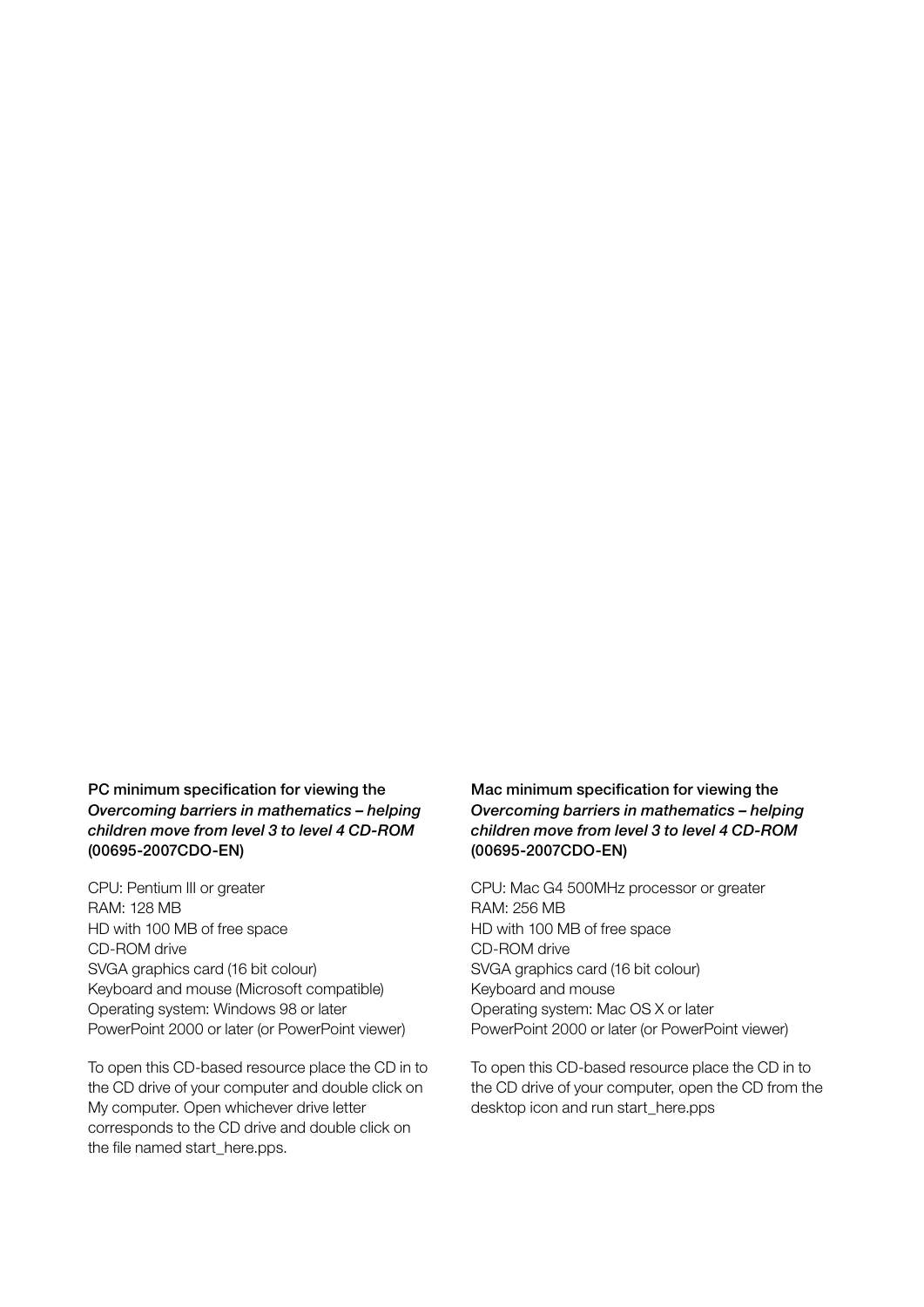

## Overcoming barriers in mathematics – helping children move from level 3 to level 4

## **Contents**

| ٠  | Introduction                                                               | $\overline{4}$ |
|----|----------------------------------------------------------------------------|----------------|
| ٠  | What mathematics appears on the CD?                                        | $\overline{4}$ |
|    | $\blacksquare$ How were the areas of mathematics identified?               | $\overline{4}$ |
|    | $\blacksquare$ How do I access the materials?                              | $\overline{4}$ |
| ш  | Who are these materials aimed at?                                          | 4              |
|    | $\blacksquare$ How do the materials link to the Primary Framework?         | 5              |
|    | $\blacksquare$ How are the CD materials structured?                        | 5              |
| m. | How should I use the materials on the CD?                                  | 6              |
| ٠  | Contents of the CD                                                         | 7              |
| ш  | What is available to help me build the materials into my planning?         | 9              |
| ш  | Attainment targets, common difficulties, objectives and 'Can I?' questions | 10             |
|    | ■ Links between Objectives and Units                                       | 20             |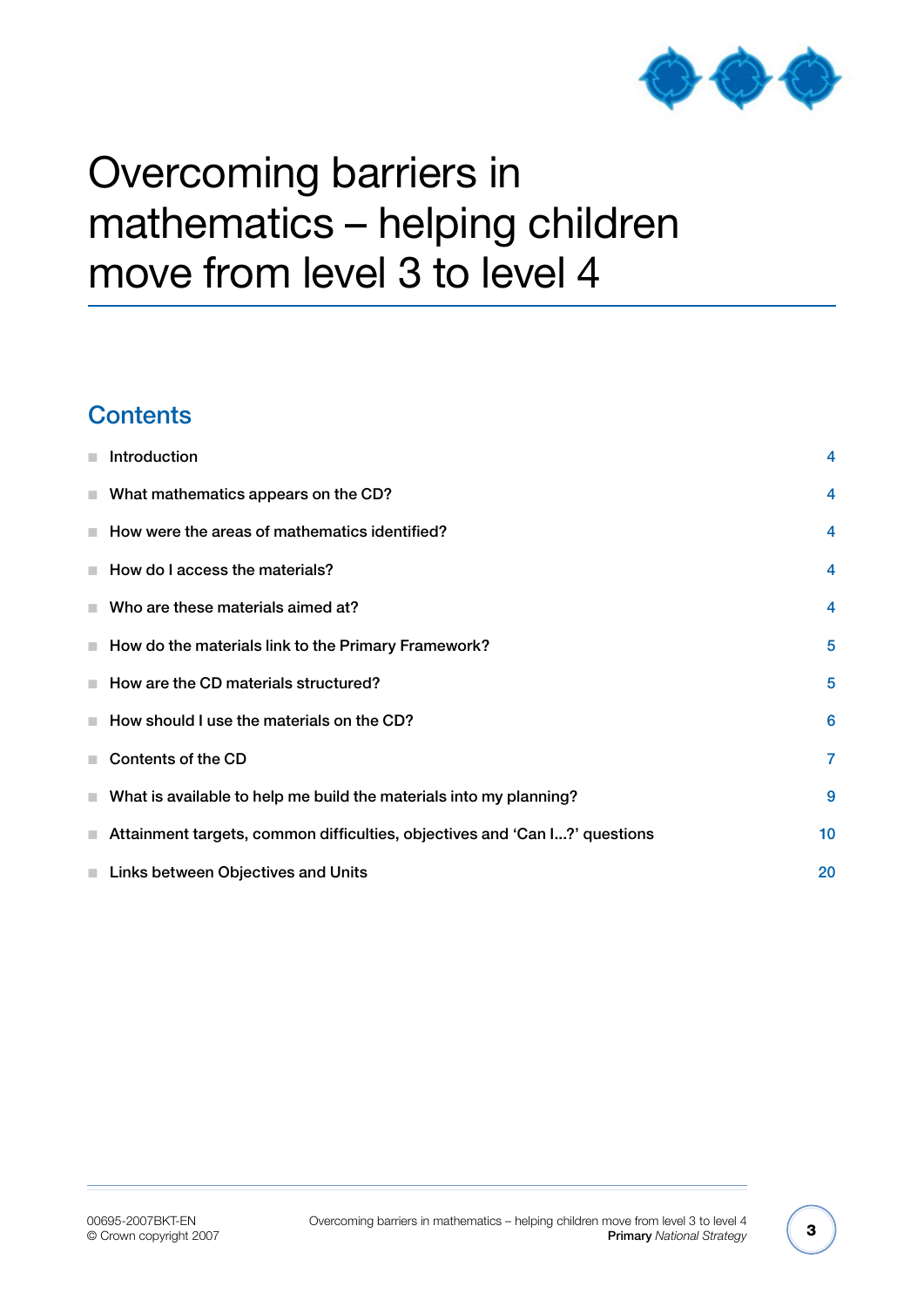

## **Introduction**

Welcome to this CD-based resource. The materials are designed to help you ensure that, in mathematics, Year 5 and Year 6 children progress from level 3 to level 4 by the end of Key Stage 2. Increasing numbers of children are achieving level 4, but some children still meet barriers in their learning that slow or block their progress. The materials on the CD provide teaching resources and ideas upon which you can draw when planning additional support for those children. This CD is the first of similarly focused intervention materials that are to be developed for mathematics. We hope that you will find these materials useful when planning your teaching to help children working around the level 3 to level 4 border make good progress.

## What mathematics appears on the CD?

The materials address key areas of mathematics that Year 5 and Year 6 children working at level 3 often find challenging: the areas of mathematics in which children need additional support to help them maintain progress over Key Stage 2. While the CD includes all the Year 5 and Year 6 learning objectives for mathematics, not all these objectives have materials to support them, only those that have been identified as common barriers to progress.

## How were the areas of mathematics identified?

The decision as to which areas of mathematics to include on the CD was informed by a scrutiny of test scripts of children whose attainment fell below, but was close to, the level 4 boundary. This analysis was supported by evidence from other sources. It drew on QCA reports, research evidence and feedback from teachers and consultants. This evidence pointed to a number of common barriers in mathematics that often prevent children from making progress. These are the areas of mathematics that appear on the CD – the bits of mathematics children find difficult to learn, which are often the bits that are more difficult to teach.

## How do I access the materials?

The materials on the CD are accessed through the learning objectives for mathematics as set out in the Primary Framework. The objectives are organised into the seven strands of the Framework to help you match them to the Unit of work you might be teaching. At the back of this booklet there is a sequence of charts that make links between level descriptions, common barriers to progress, the associated Year 5 and Year 6 objectives, and materials on the CD, with reference to the Blocks and Units within the Primary Framework. This provides a see-at-a-glance guide to support you in identifying key barriers in moving children from level 3 to level 4 and pinpointing where children are having difficulties and how to move them on.

The CD draws on existing materials, some of which can be found on the Primary Framework, and provides extra support and guidance on teaching approaches designed to support children in overcoming identified barriers to progress.

## Who are these materials aimed at?

The materials are designed to be used flexibly and as appropriate for your planning and teaching context. There are aspects that require intervention by you, as the teacher, drawing on your knowledge of the children's progress in mathematics, for example, when using the 'Can I…?' prompts and review questions to pinpoint

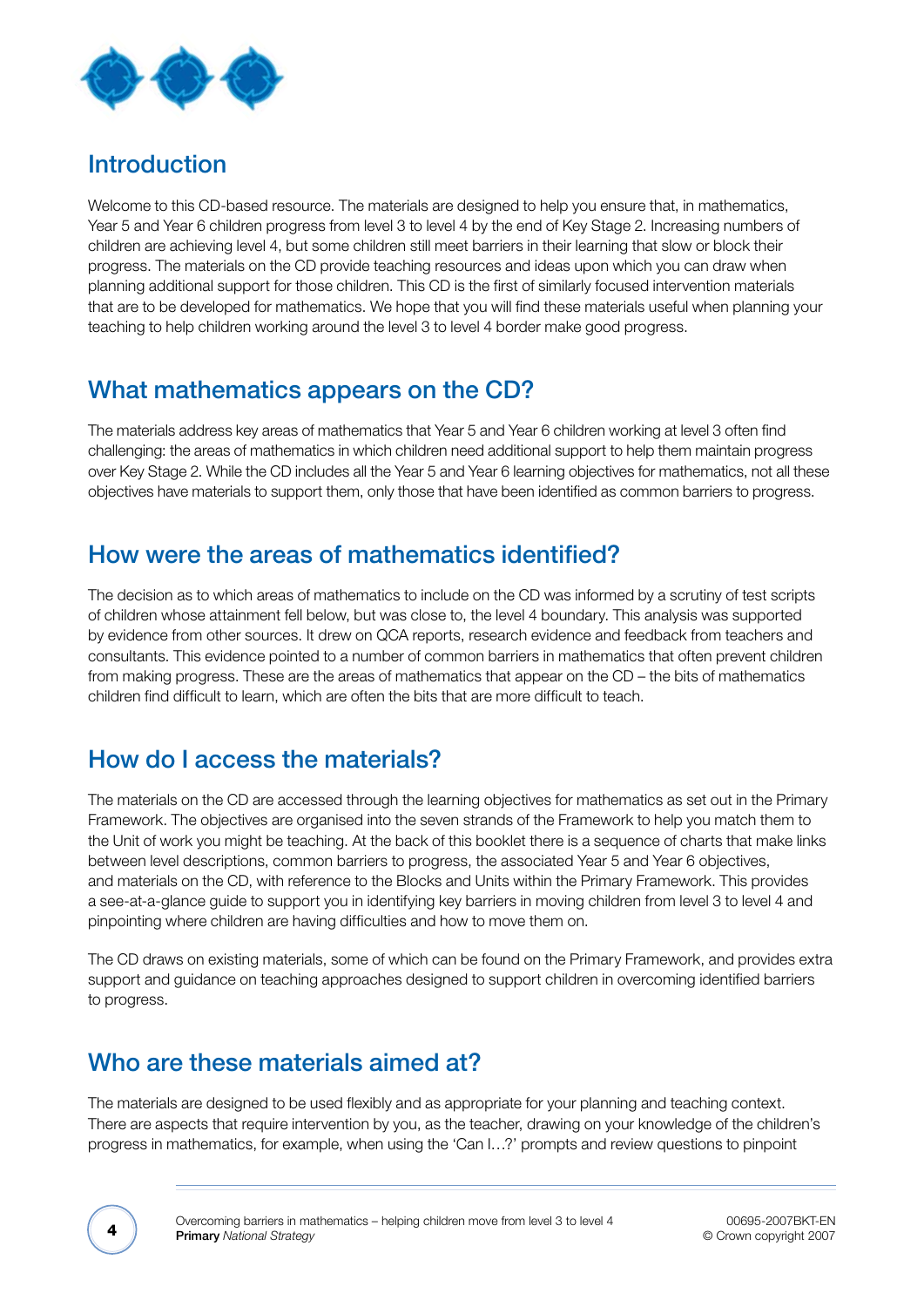



barriers to progress. After the barriers to learning have been identified, other elements might be used by a teaching assistant or additional adults to support learning, or might provide a focus for targeted booster support. These materials could be used with an individual child or with a group of children who share similar barriers to progress.

The materials are designed to be used with children who are at risk of not making the necessary progress to move from level 3 to secure level 4 and therefore not meeting age-related expectations by the end of Year 6.

## How do the materials link to the Primary Framework?

The structure of the CD follows that of the Framework, with the strands and objectives providing the way into the 'Can I…?' questions and related teaching materials and resources. The grids at the end of this booklet show how these objectives fit into the Blocks and Units structure of the Framework, where further materials including 'I can…' targets and AfL prompts can be found.

## How are the CD materials structured?

The entry point to access the materials has been aligned to six of the seven strands of mathematics used in the Primary Framework. The *Using and applying mathematics* strand is embedded in the materials rather than identified as a separate set of 'Can I...?' questions. This is to place the use and application of mathematics at the heart of the teaching and learning cycles to ensure that children have sufficient opportunity to apply their learning – and that the learning is sufficiently secure to enable them to use their mathematics in new contexts and make connections across their learning.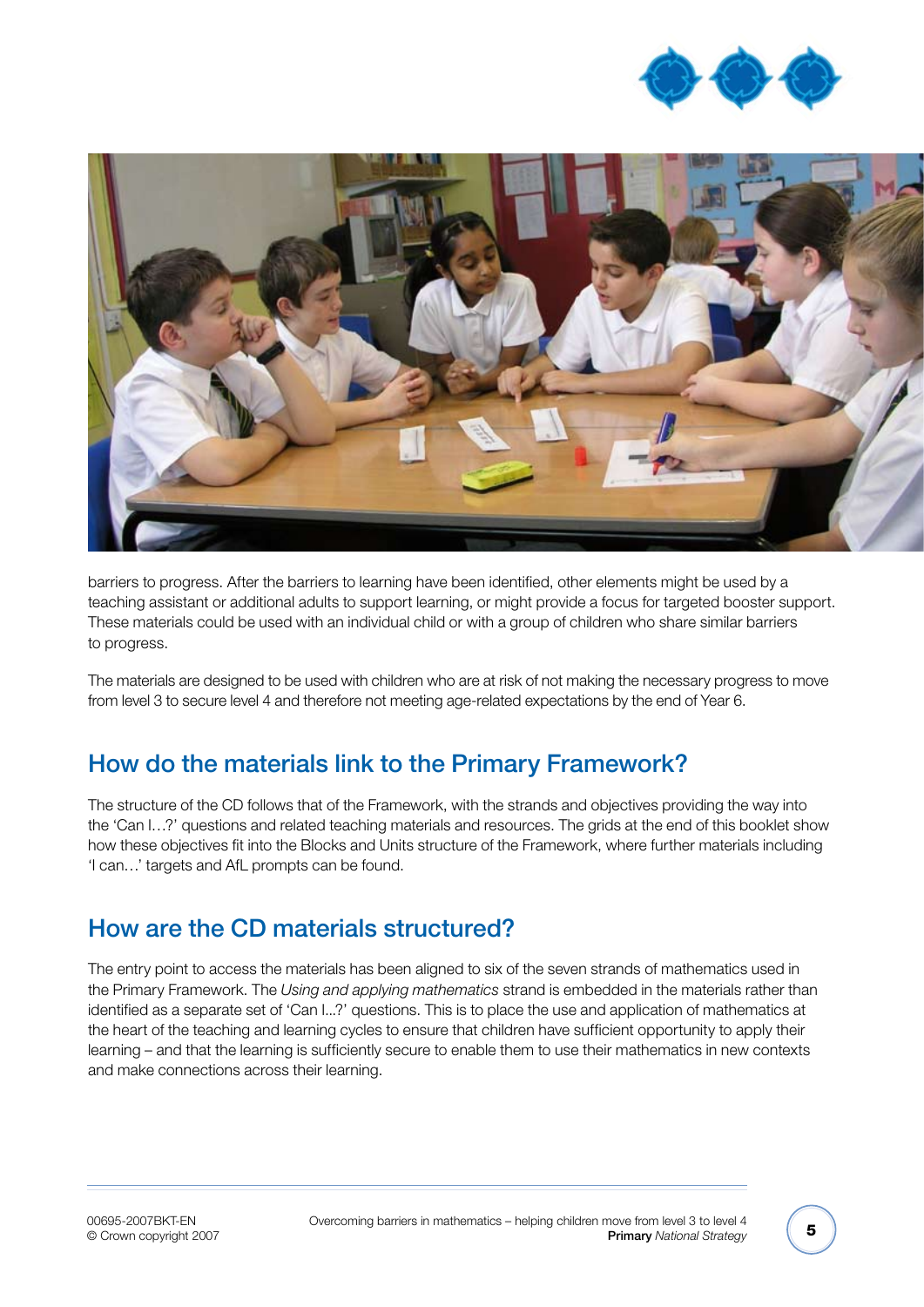

The materials on the CD support the *review and assess – teach – practise – apply – review and assess* cycle that underpins the Primary Framework. Each stage is supported by prompts and linked materials.

Below, the cycle is set out in more detail and shows how this informs the structure of the materials on the CD.



## How should I use the materials on the CD?

The first step in using the CD is to carry out an assessment of the children's learning to identify where support is needed. Select the objective linked to an identified barrier to learning for an individual or group of pupils. Then select the relevant 'Can I…?' question linked to this barrier. The tables on the next few pages explain the structure of screens on the CD and the linked resources.

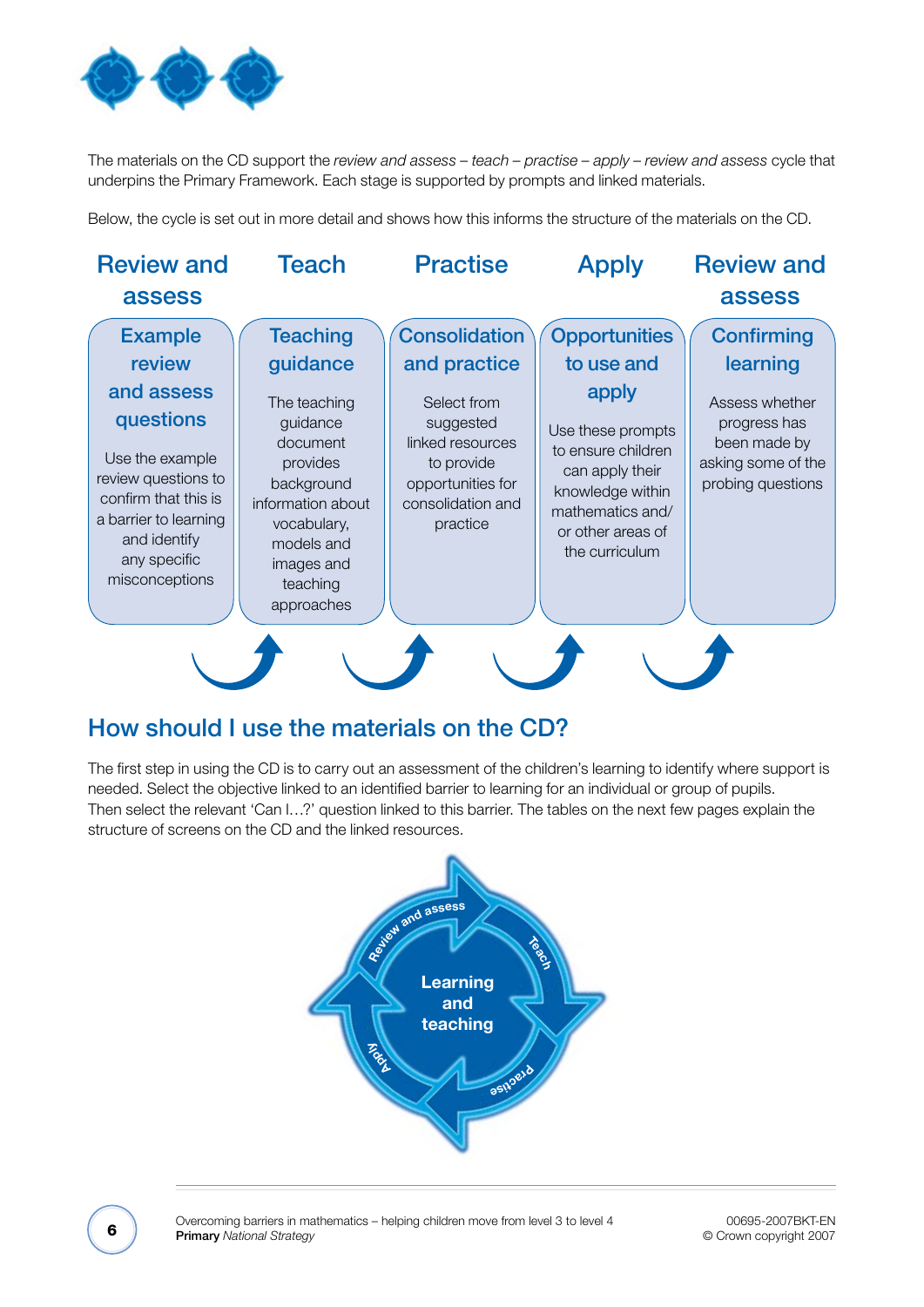

## Contents of the CD



### Can I count on from any given number in whole-number steps,<br>extending beyond zero when counting backwards?

#### **Teaching guidance**

Key vocabulary<br>positive, negative, above/below zero, multiple, count, sequence

#### **Models and images**

Demonstrate how to find a missing term in a sequence by finding the step size. Find the difference between the numbers on either side of a missing term, In the r into uncontrol outware the international particle and the big many is and there as jumps from the last known number to the next known number in the sequel<br>jumps from the last known number to the next known number in the



Demonstrate that the number of missing terms in a sequence can be different. In the example below, the difference between the known numbers is 12 and there are four jumps from the last known number to the next known number in<br>the sequence. Therefore, divide the difference of 12 by 4.



Can I count on from any given number in whole-number steps,<br>extending beyond zero when counting backwards?

#### **Teaching tips**

- Ensure children have frequent practice in counting in steps of any size,<br>including starting points that are not multiples of the step size. Use<br>resources to support counting, for example, a counting stick or a projected<br>
- Children need frequent opportunities to practise their counting skills.<br>Practising counting in different step sizes underpins children's<br>understanding of place value and their skills in calculation.
- . Ensure that counting in sequences sometimes s tarts with nega numbers as well as with positive numbers, and that sequences involve counting back as well as counting forward.

Overcoming barriers in mathematics - helping children move from level 3 to level 4 00895-2007CDO-EN

From your tracking of pupil progress and ongoing assessment you will have identified potential barriers to learning. The Example review questions provide support for confirming that this area is a barrier to learning for your children and identifying any specific misconceptions. The questions might be used as starting points for discussion with small groups or individuals. Depending upon the area of mathematics, they include suggestions for timed questions, closed and open-ended questions, and questions requiring the use of practical equipment such as a counting stick or set of digit cards.

The Teaching guidance provides background information about appropriate vocabulary, models and images, and teaching approaches. The list of vocabulary is a useful reference point for key vocabulary that children need to be able to use and explain. The models and images are drawn from a variety of sources including the former unit plans, intervention materials and interactive teaching programs, and often include some suggestions for their use. The *Teaching tips* section provides a few starting points for tackling the area of mathematics with children, ways of linking concepts with other areas of the curriculum, or ways of overcoming misconceptions.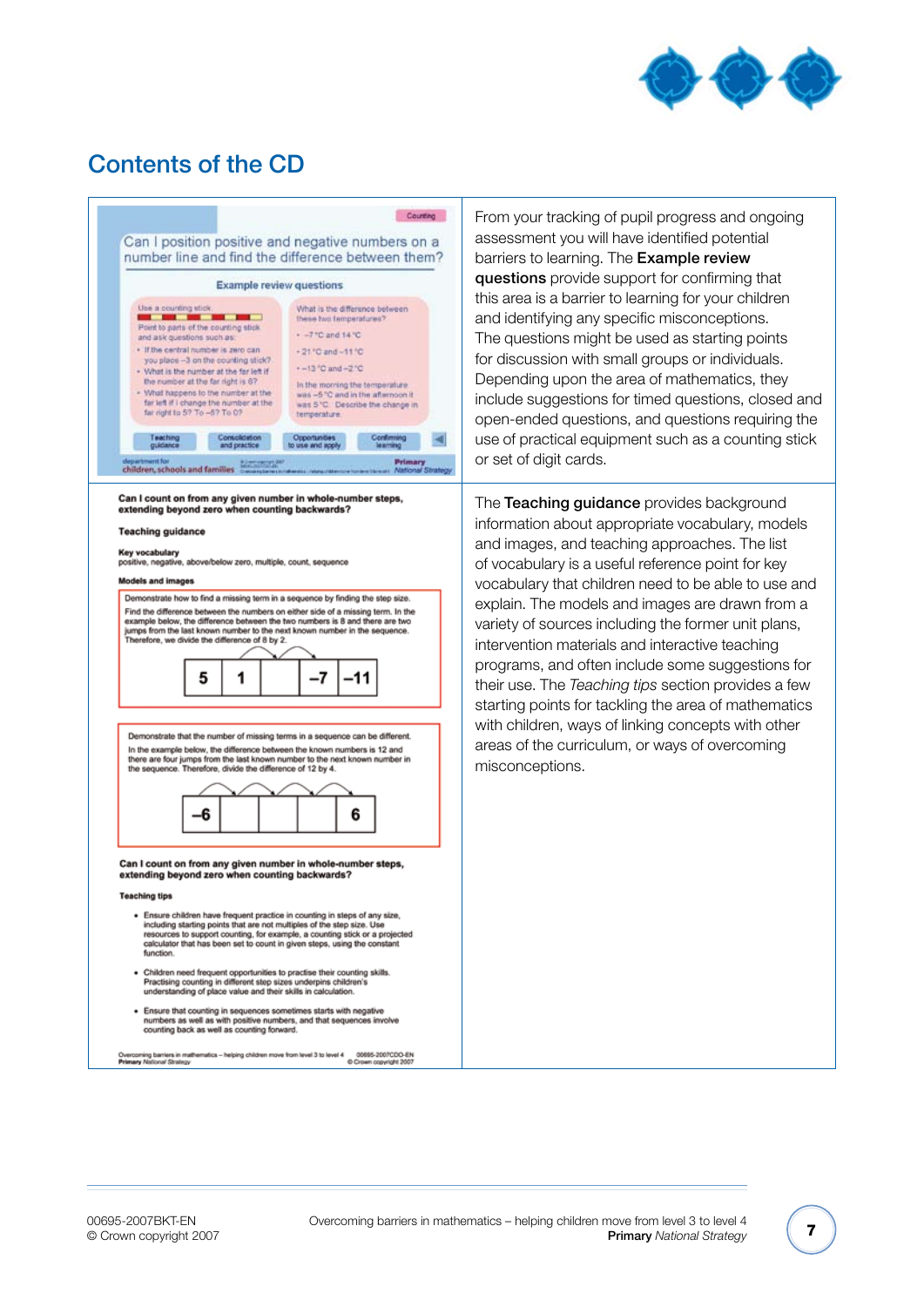



The **Consolidation and practice** pages provide links to a variety of existing resources that can be used by children within guided or independent work.

The ICT resources include interactive teaching programs (ITPs) and spreadsheets. Where the ITP guide symbol appears, this links to a guidance document to support the use of ITPs. Further ITPs can be found in the library of the Framework website at [www.standards.dfes.gov.](http://www.standards.dfes.gov.uk/primaryframeworks/library/Mathematics/ICTResources/itps/) [uk/primaryframeworks/library/Mathematics/](http://www.standards.dfes.gov.uk/primaryframeworks/library/Mathematics/ICTResources/itps/) [ICTResources/itps/](http://www.standards.dfes.gov.uk/primaryframeworks/library/Mathematics/ICTResources/itps/)

Also linked to these pages are intervention materials drawn from Springboard 5, 6 and 7 packages and the Wave 3 'Supporting children with gaps in their mathematical understanding' materials. In line with the Primary Framework, these materials have been linked where they could help children to overcome barriers to progress in a specific area of mathematics.

The **Opportunities to use and apply** pages give suggestions for how children might make use of a specific area of mathematics. This includes three key areas: applying understanding within a reasoning context (e.g. using knowledge of counting forwards/backwards to explain the rule for a sequence), applying within other areas of mathematics (e.g. using the ability to multiply and divide by 10 and 100 to work out conversions between units of measure) and finally, using and applying mathematics across the curriculum and within out-of-school contexts.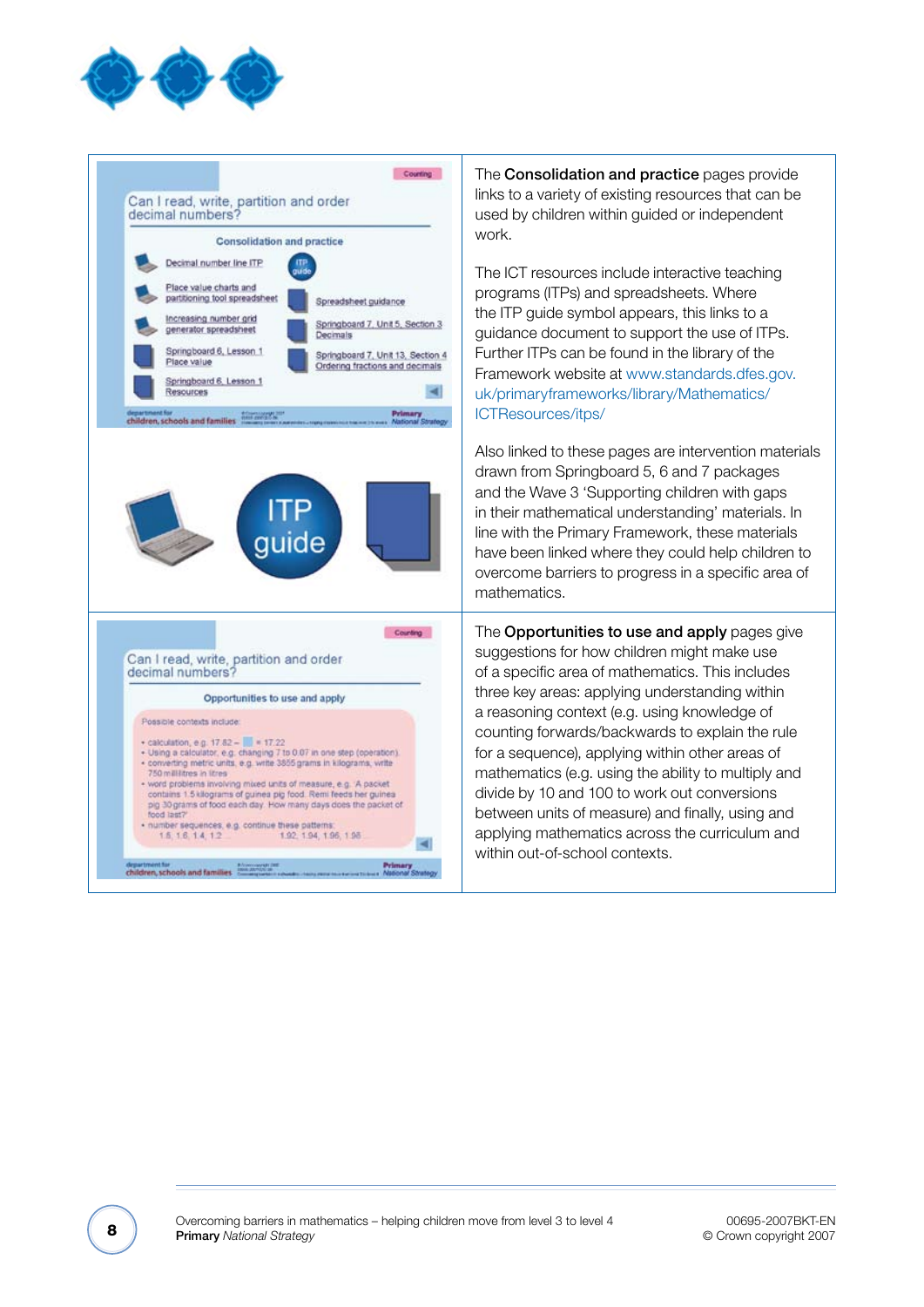



The Confirming learning section for each 'Can I…?' question provides questions, prompts and activities to probe children's understanding. These can be adapted to be used as assessment activities for individuals or small groups in order to assess whether progress has been made in this area of mathematics.



## What is available to help me build the materials into my planning?

On the next few pages is a set of see-at-a-glance charts to help you to carry out your assessments and to plan appropriate learning and teaching. The level 3 and level 4 descriptions for the Number and algebra, Shape, space and measures and Handling data attainment targets are listed, together with the difficulties that the range of analyses has identified as most common in limiting children's progress from level 3 to level 4. Following the level descriptions for each attainment target are charts with the learning objectives for Years 5 and 6 taken from the relevant strands that can be used to inform your planning. These have the appropriate 'Can I …?' questions that appear on the CD aligned to the objectives. The 'Can I …?' questions might be shared with the children as part of the assessment process, inviting them to identify the mathematics they can do in the context of the question and what they still find difficult. They might also be turned into 'I can…' statements to generate curricular targets, using the materials on the CD and the Framework to draw together success criteria to share and discuss with the children.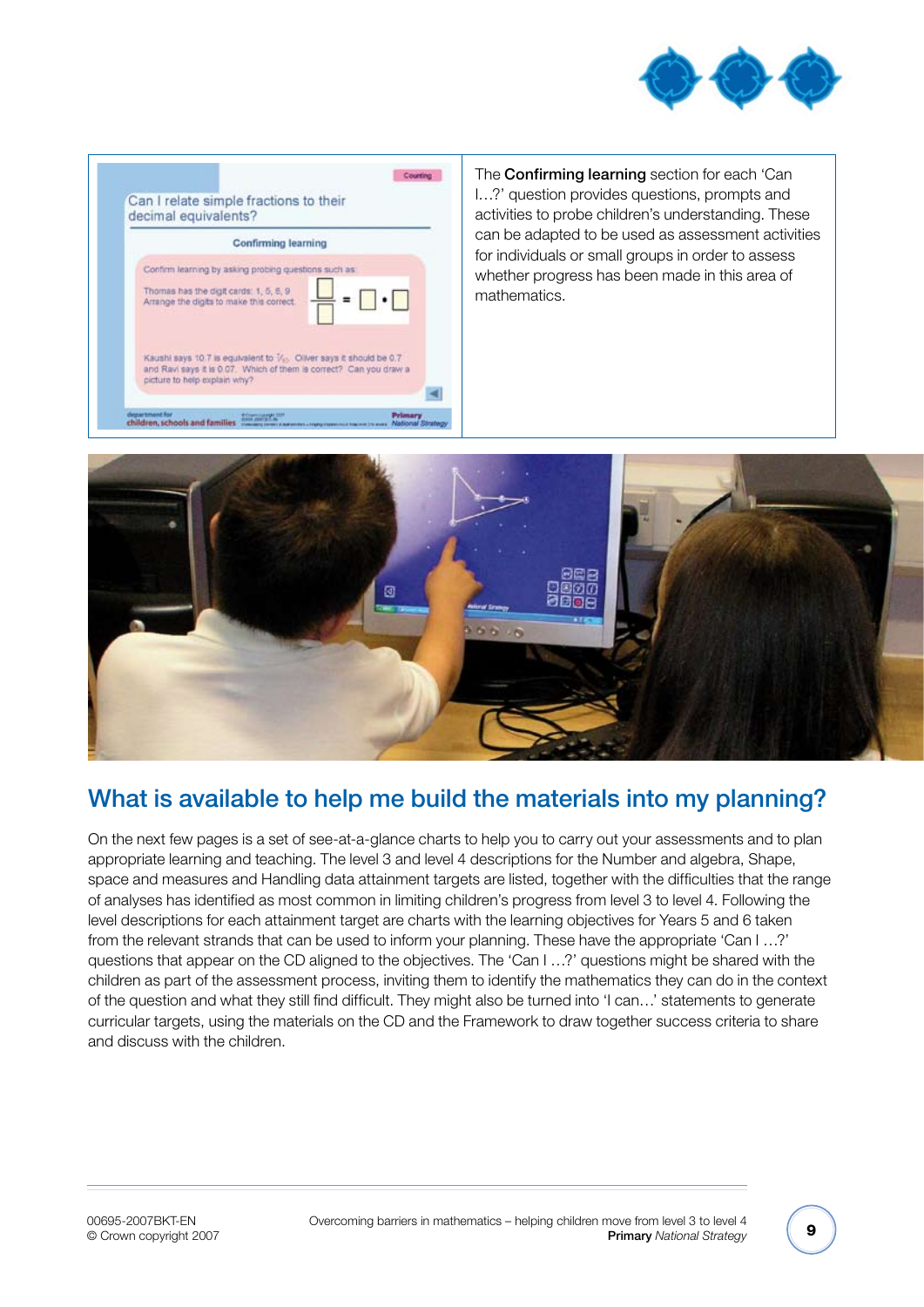# Attainment targets, common difficulties, objectives and Attainment targets, common difficulties, objectives and Can I...? questions 'Can I...?' questions

## Number and algebra Number and algebra

## Attainment target 2: Number and algebra Attainment target 2: Number and algebra

| Level 3                                                                                                                             | Level 4                                                                                                                                       | Commonly encountered difficulties include:                                                       |
|-------------------------------------------------------------------------------------------------------------------------------------|-----------------------------------------------------------------------------------------------------------------------------------------------|--------------------------------------------------------------------------------------------------|
| Pupils show understanding of place value in<br>approximations. They begin to use decimal<br>numbers up to 1000 and use this to make | to multiply and divide whole numbers by 10 or<br>Pupils use their understanding of place value<br>100. In solving number problems, pupils use | Using understanding of place value to multiply<br>and divide numbers by 10, 100 and 1000<br>П    |
| notation and to recognise negative numbers,<br>in contexts such as money and temperature.                                           | a range of mental methods of computation<br>with the four operations, including mental                                                        | Recalling multiplication facts and deriving<br>associated division facts. Using known            |
| subtraction facts to 20 in solving problems<br>Pupils use mental recall of addition and                                             | recall of multiplication facts up to 10 x 10<br>and quick derivation of corresponding                                                         | facts and place value to derive associated<br>multiplication and division facts                  |
| subtract numbers with two digits mentally<br>involving larger numbers. They add and                                                 | methods of addition and subtraction and of<br>division facts. They use efficient written                                                      | Using efficient mental methods to add and<br>п                                                   |
| and numbers with three digits using written                                                                                         | short multiplication and division. They add                                                                                                   | subtract two numbers                                                                             |
| methods. They use mental recall of the 2, 3, 4,<br>5 and 10 multiplication tables and derive the                                    | order decimals to three places. In solving<br>and subtract decimals to two places and                                                         | Understanding and using written methods<br>for subtraction and multiplication<br>ш               |
| associated division facts. They solve whole-<br>number problems involving multiplication                                            | problems with or without a calculator, pupils<br>check the reasonableness of their results by                                                 |                                                                                                  |
| or division, including those that give rise to                                                                                      | reference to their knowledge of the context                                                                                                   | Reading, writing, partitioning and ordering<br>a.                                                |
| remainders. They use simple fractions that                                                                                          | or to the size of the numbers. They recognise                                                                                                 | decimal numbers                                                                                  |
| are several parts of a whole and recognise<br>when two simple fractions are equivalent.                                             | these. Pupils recognise and describe number<br>simple fractions and percentages to describe<br>approximate proportions of a whole and use     | Using a calculator to solve problems and<br>interpreting the numbers on the display              |
|                                                                                                                                     | patterns, and relationships including multiple,<br>formulae expressed in words. Pupils use and<br>factor and square. They begin to use simple | Using fractions and percentages to<br>describe proportions of a whole<br>H                       |
|                                                                                                                                     | interpret coordinates in the first quadrant.                                                                                                  | Finding equivalent fractions and relating<br>fractions to their decimal equivalents<br><b>CO</b> |
|                                                                                                                                     |                                                                                                                                               | Ordering and positioning positive and<br>i.                                                      |



negative numbers and continuing sequences that involve negative numbers

negative numbers and continuing

sequences that involve negative numbers

Using coordinates in the first quadrant to

Using coordinates in the first quadrant to

draw, locate and complete shapes

draw, locate and complete shapes

■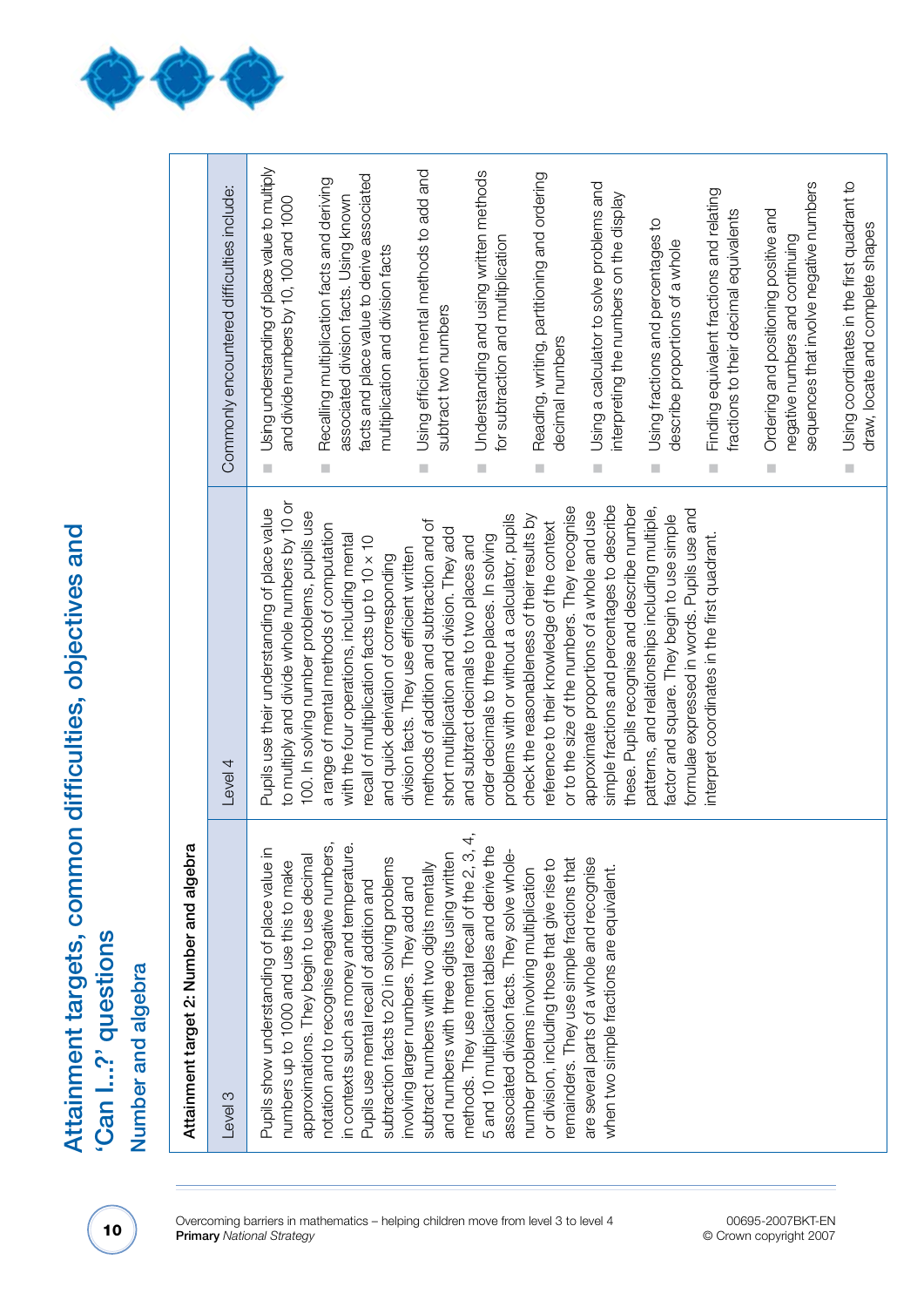| Year 5 Objectives                                                                                                                                                                 | Year 6 Objectives                                                                                                                                                                                             | Overcoming barriers sequences                                                                                                                                                                                                                                   |
|-----------------------------------------------------------------------------------------------------------------------------------------------------------------------------------|---------------------------------------------------------------------------------------------------------------------------------------------------------------------------------------------------------------|-----------------------------------------------------------------------------------------------------------------------------------------------------------------------------------------------------------------------------------------------------------------|
| ହ<br>number and decimal steps, extending beyon<br>numbers to their position on a number line<br>zero when counting backwards; relate the<br>Count from any given number in whole- | a negative integer, or two negative integers, in<br>Find the difference between a positive and<br>context                                                                                                     | Can I count on from any given number in<br>whole-number steps, extending beyond<br>numbers on a number line and find the<br>Can I position positive and negative<br>zero when counting backwards?<br>difference between them?<br>×.<br>$\overline{\phantom{a}}$ |
| ίù<br>numbers and decimals with up to two places,<br>and partition, round and order these number<br>Explain what each digit represents in whole                                   | decimals with up to three places, and position<br>Use decimal notation for tenths, hundredths<br>and thousandths; partition, round and order<br>them on the number line                                       | Can I read, write, partition and order<br>decimal numbers?<br>$\mathcal{L}_{\mathcal{A}}$                                                                                                                                                                       |
| $\Omega$<br>Express a smaller whole number as a fraction<br>of a larger one; find equivalent fractions; relat<br>fractions to their decimal representations                       | fractions by converting them to fractions with<br>Express a larger whole number as a fraction<br>cancelling common factors; order a set of<br>of a smaller one; simplify fractions by<br>a common denominator |                                                                                                                                                                                                                                                                 |
| parts in every 100 and express tenths and<br>Understand percentage as the number of<br>hundredths as percentages                                                                  | of another; find equivalent percentages,<br>Express one quantity as a percentage<br>decimals and fractions                                                                                                    | Can I express tenths and hundredths as<br>Can I find simple equivalent fractions?<br>Can I relate simple fractions to their<br>decimal equivalents?<br>percentages?<br>Ű.<br>I.<br>$\mathcal{L}_{\mathcal{A}}$                                                  |
| down; solve problems involving proportions<br>Use sequences to scale numbers up or<br>of quantities                                                                               | proportion by scaling quantities up or down<br>Solve simple problems involving direct                                                                                                                         |                                                                                                                                                                                                                                                                 |

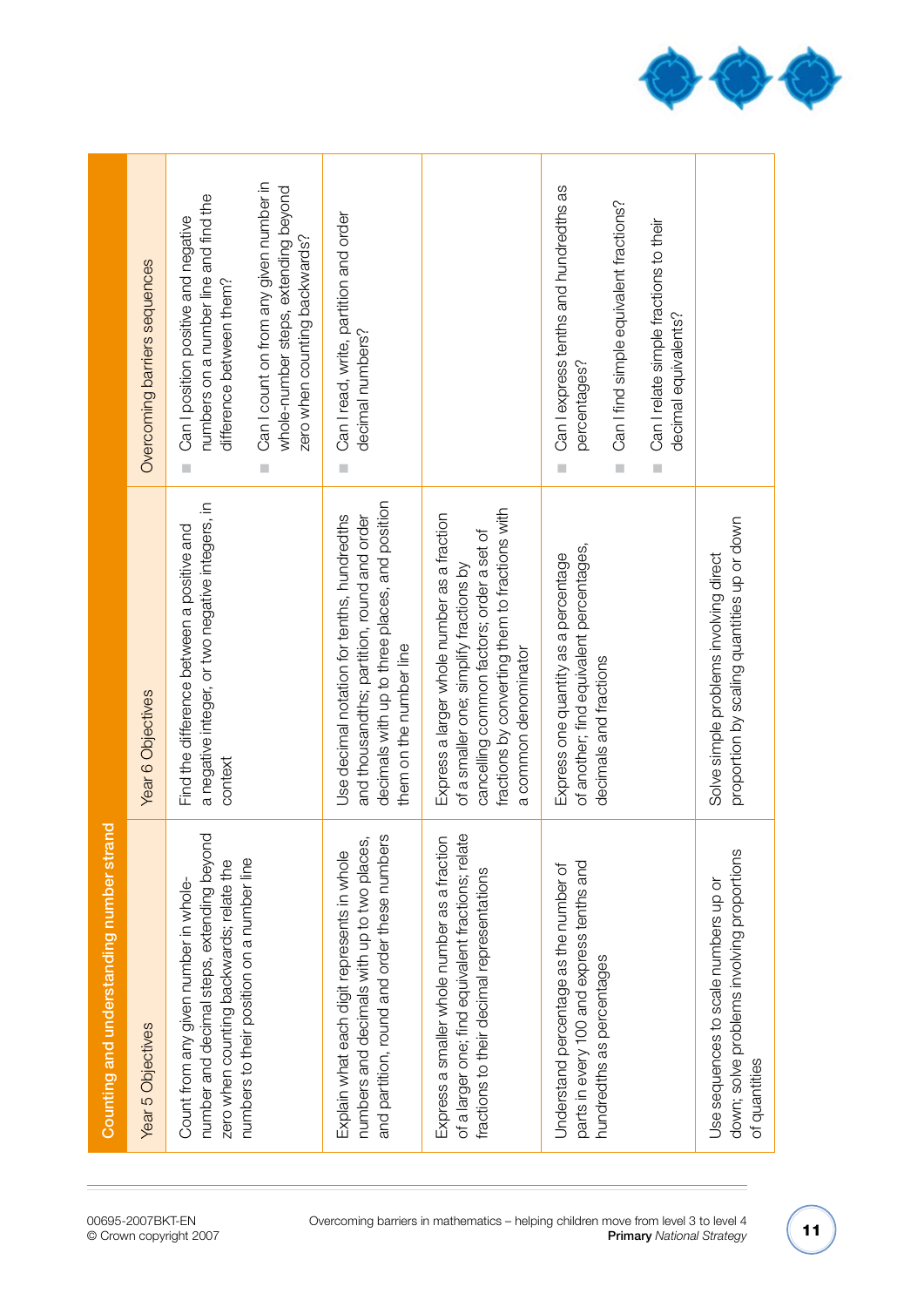

| Knowing and using number facts strand                                                                                                                                    |                                                                                                                                                   |                                                                                                                                                                                                     |
|--------------------------------------------------------------------------------------------------------------------------------------------------------------------------|---------------------------------------------------------------------------------------------------------------------------------------------------|-----------------------------------------------------------------------------------------------------------------------------------------------------------------------------------------------------|
| Year 5 Objectives                                                                                                                                                        | Year 6 Objectives                                                                                                                                 | Overcoming barriers sequences                                                                                                                                                                       |
| derive sums and differences and doubles and<br>Use knowledge of place value and addition<br>and subtraction of two-digit numbers to<br>halves of decimals                | multiplication facts to 10 x 10 to derive related<br>multiplication and division facts involving<br>Use knowledge of place value and<br>decimals  | Can I use my tables to multiply and divide?<br>multiplication and division facts with<br>Can I use my tables to work out<br>decimals?<br>I.<br>n.                                                   |
| $10 \times 10$ and use them to multiply pairs of<br>Recall quickly multiplication facts up to<br>multiples of 10 and 100; derive quickly<br>corresponding division facts | derive quickly squares of numbers to 12 x 12<br>and the corresponding squares of multiples<br>Use knowledge of multiplication facts to<br>of $10$ | Can I use my tables to multiply and divide?<br>multiplication and division facts with<br>Can I use my tables to work out<br>decimals?<br>$\mathcal{L}_{\mathcal{A}}$<br>$\mathcal{L}_{\mathcal{A}}$ |
| Identify pairs of factors of two-digit whole<br>numbers and find common multiples                                                                                        | two factors and identify prime numbers less<br>than 100; find the prime factors of two-digit<br>Recognise that prime numbers have only<br>numbers |                                                                                                                                                                                                     |
| Use knowledge of rounding, place value,<br>number facts and inverse operations to                                                                                        | tests of divisibility to estimate and check results<br>Use approximations, inverse operations and                                                 |                                                                                                                                                                                                     |
|                                                                                                                                                                          |                                                                                                                                                   |                                                                                                                                                                                                     |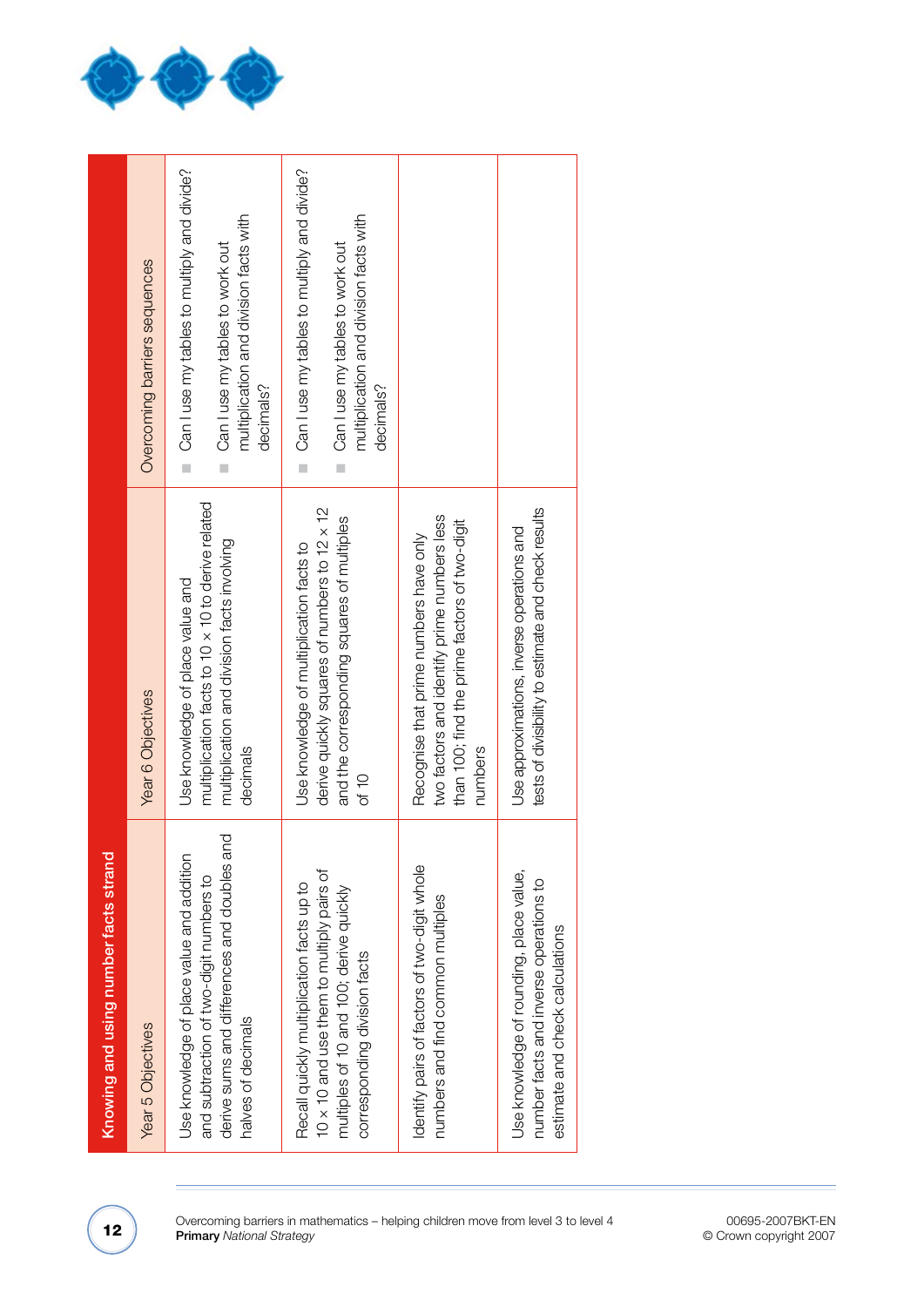| Year 5 Objectives                                                                                                                            | Year 6 Objectives                                                                                                                     | Overcoming barriers sequences                                                                                                                                          |
|----------------------------------------------------------------------------------------------------------------------------------------------|---------------------------------------------------------------------------------------------------------------------------------------|------------------------------------------------------------------------------------------------------------------------------------------------------------------------|
| Use understanding of place value to multiply<br>and divide whole numbers and decimals by<br>10, 100 or 1000                                  | decimals: $U.t + U.t$ , $TU \times U$ , $TU \div U$ , $U.t \times U$ ,<br>Calculate mentally with integers and<br>$U + U$             | Can I multiply and divide by 10 and 100<br>and 1000?                                                                                                                   |
| Extend mental methods for whole-number<br>calculations                                                                                       |                                                                                                                                       | Can I add and subtract two numbers in my<br>Can I use my tables to multiply and divide?<br>head quickly?<br>$\mathcal{L}_{\mathcal{A}}$<br>$\mathcal{L}_{\mathcal{A}}$ |
| multiply and divide HTU x U, TU x TU, U.t x<br>Refine and use efficient written methods to<br>and HTU ÷ U                                    | and divide integers and decimals by a one-<br>subtract integers and decimals, to multiply<br>Use efficient written methods to add and | Can I use a written method to subtract?<br>Can I use a written method to multiply?<br>$\overline{\phantom{a}}$<br>$\mathcal{L}_{\mathcal{A}}$                          |
| subtract whole numbers and decimals with<br>Use efficient written methods to add and<br>up to two places                                     | digit integer, and to multiply two-digit and<br>three-digit integers by a two-digit integer                                           |                                                                                                                                                                        |
| S<br>Find fractions using division, and percentage<br>of numbers and quantities                                                              | Relate fractions to multiplication and division;<br>express a quotient as a fraction or decimal;                                      | Can I calculate a fraction of a number or<br>quantity?                                                                                                                 |
|                                                                                                                                              | find fractions and percentages of whole-<br>number quantities                                                                         | Can I calculate simple percentages of<br>whole numbers or quantities?                                                                                                  |
| interpret the display correctly in the context of<br>Use a calculator to solve problems, including<br>those involving decimals or fractions; | Use a calculator to solve problems involving<br>multi-step calculations                                                               | Can I interpret the numbers on a calculator<br>display (including money, measurement<br>and rounding up/down)?                                                         |
| measurement                                                                                                                                  |                                                                                                                                       | Can I use a calculator to solve problems<br>with more than one step?                                                                                                   |



00695-2007BKT-EN Overcoming barriers in mathematics – helping children move from level 3 to level 4<br>© Crown copyright 2007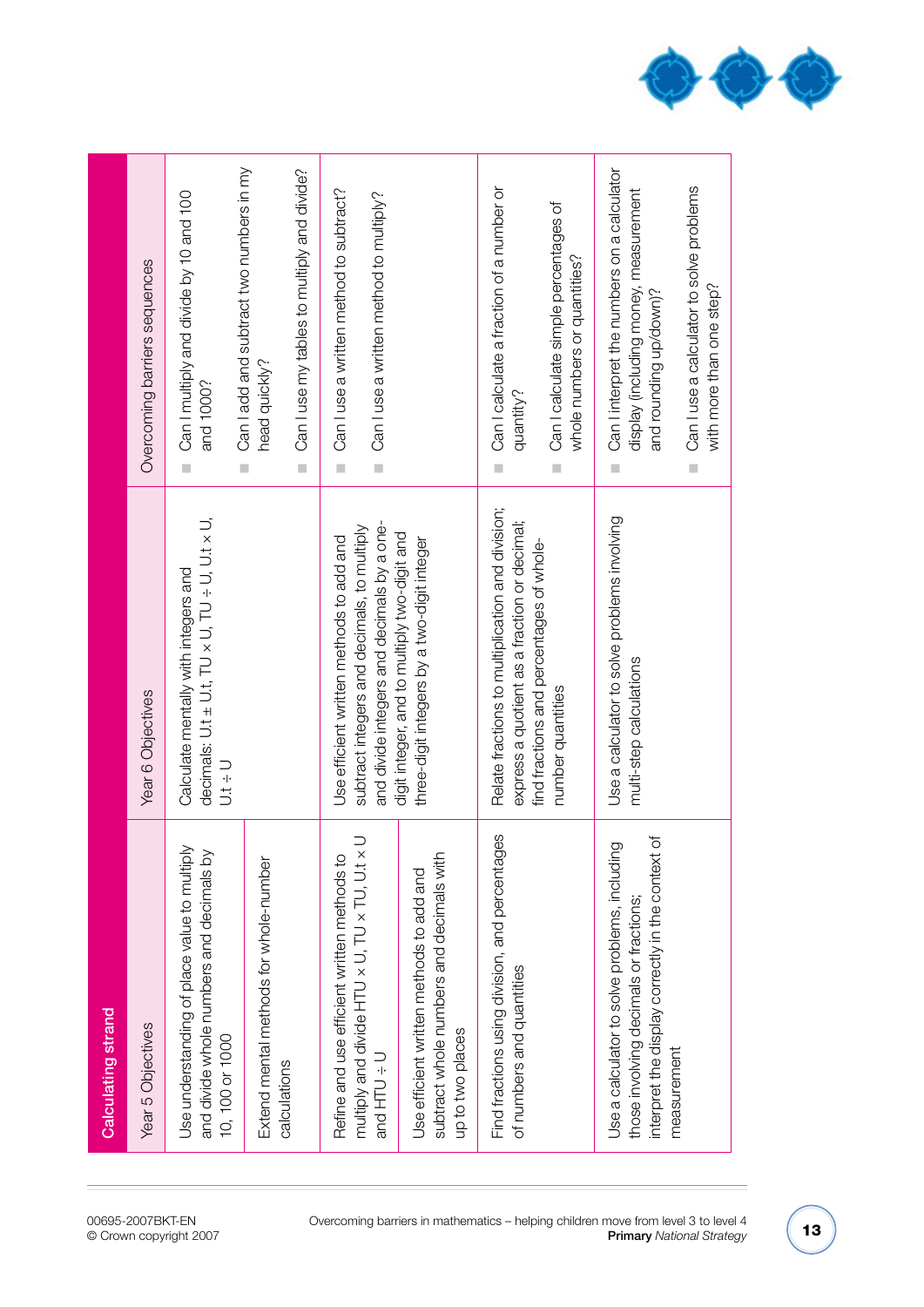| 2-D shapes in different orientations on grids.<br>accuracy, numbers on a range of measuring<br>linking given faces or edges, draw common<br>They choose and use appropriate units and<br>instruments, interpreting, with appropriate<br>They reflect simple shapes in a mirror line.<br>Pupils make 3-D mathematical models by<br>Level 4<br>use<br>Pupils classify 3-D and 2-D shapes in various<br>as<br>p<br>of length, capacity and mass, and standar<br>non-standard units, standard metric units<br>ways using mathematical properties such<br>reflective symmetry for 2-D shapes. They<br>units of time, in a range of contexts<br>က<br>Level |                                                                                                                   |
|------------------------------------------------------------------------------------------------------------------------------------------------------------------------------------------------------------------------------------------------------------------------------------------------------------------------------------------------------------------------------------------------------------------------------------------------------------------------------------------------------------------------------------------------------------------------------------------------------------------------------------------------------|-------------------------------------------------------------------------------------------------------------------|
|                                                                                                                                                                                                                                                                                                                                                                                                                                                                                                                                                                                                                                                      | Commonly encountered difficulties include:                                                                        |
|                                                                                                                                                                                                                                                                                                                                                                                                                                                                                                                                                                                                                                                      | Estimating, measuring and calculating<br>angles with accuracy<br>$\mathcal{L}_{\mathcal{A}}$                      |
|                                                                                                                                                                                                                                                                                                                                                                                                                                                                                                                                                                                                                                                      | the most sensible unit of measure and<br>Estimating a quantity and choosing<br>equipment to use<br>$\blacksquare$ |
| instruments. They find perimeters of simple                                                                                                                                                                                                                                                                                                                                                                                                                                                                                                                                                                                                          | Converting between units of measure<br>I.                                                                         |
| shapes and find areas by counting squares.<br>Pupils use and interpret coordinates in the                                                                                                                                                                                                                                                                                                                                                                                                                                                                                                                                                            | Reading and interpreting numbers on<br>a scale<br>$\mathcal{L}_{\mathcal{A}}$                                     |
| first quadrant. (Attainment target 2: Number<br>and algebra)                                                                                                                                                                                                                                                                                                                                                                                                                                                                                                                                                                                         | Finding the area and perimeter of rectangles<br>$\mathcal{L}_{\mathcal{A}}$                                       |
|                                                                                                                                                                                                                                                                                                                                                                                                                                                                                                                                                                                                                                                      | Using coordinates in the first quadrant to<br>draw, locate and complete shapes<br>$\overline{\phantom{a}}$        |

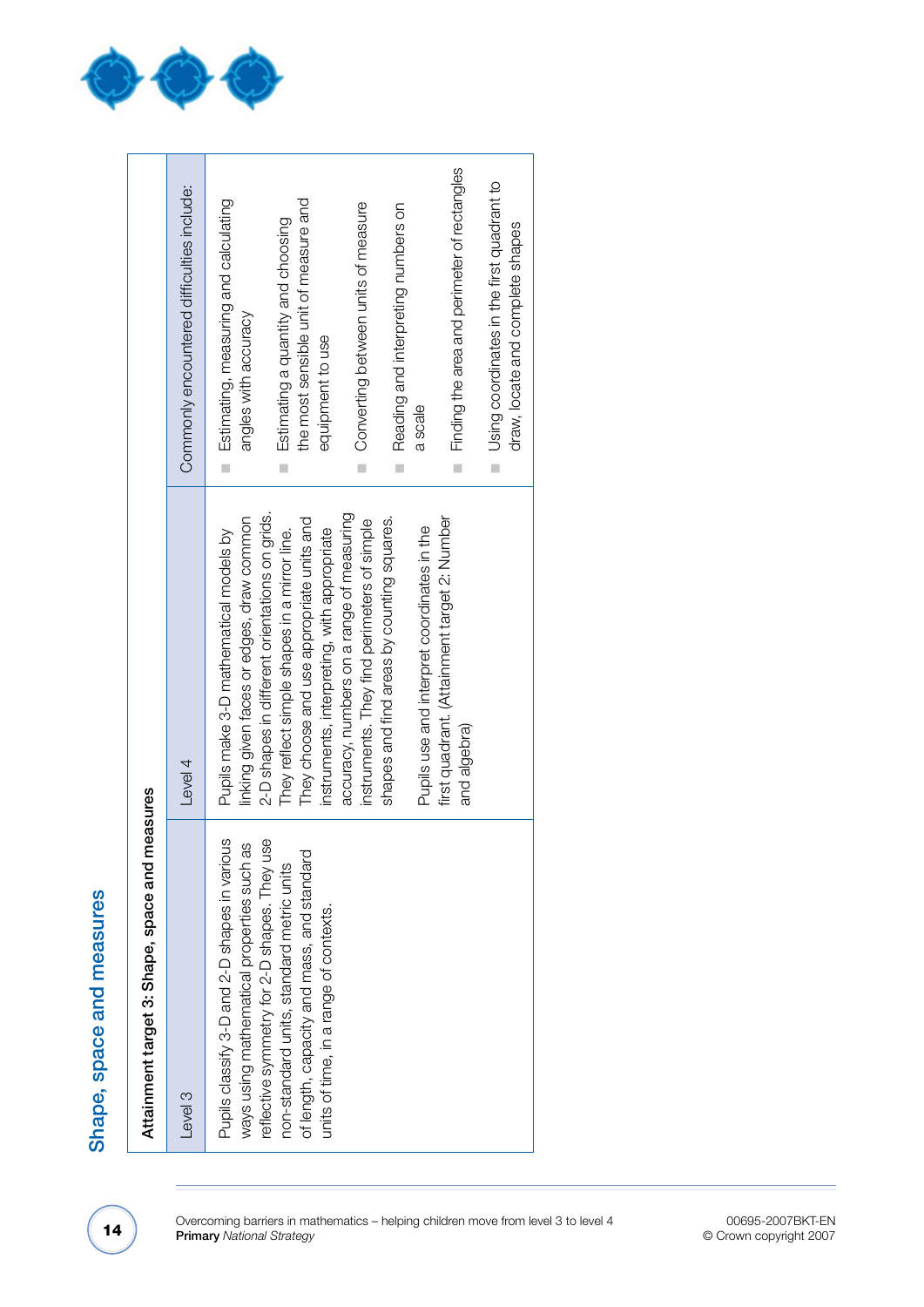| Year 5 Objectives                                                                                                                                                                                                                         | Year 6 Objectives                                                                                                                                                                                 | Overcoming barriers sequences                                                                                                                                                   |
|-------------------------------------------------------------------------------------------------------------------------------------------------------------------------------------------------------------------------------------------|---------------------------------------------------------------------------------------------------------------------------------------------------------------------------------------------------|---------------------------------------------------------------------------------------------------------------------------------------------------------------------------------|
| Identify, visualise and describe properties of<br>rectangles, triangles, regular polygons and<br>draw 2-D shapes, and to identify and draw<br>3-D solids; use knowledge of properties to                                                  | Describe, identify and visualise parallel and<br>properties to classify 2-D shapes and 3-D<br>perpendicular edges or faces; use these<br>solids                                                   |                                                                                                                                                                                 |
| nets of 3-D shapes                                                                                                                                                                                                                        | Make and draw shapes with increasing<br>accuracy and apply knowledge of their<br>properties                                                                                                       |                                                                                                                                                                                 |
| ίá<br>symmetry; draw the position of a shape after<br>Complete patterns with up to two lines of<br>reflection or translation                                                                                                              | Visualise and draw on grids of different types<br>translations, or after rotation through 90° or<br>where a shape will be after reflection, after<br>180° about its centre or one of its vertices |                                                                                                                                                                                 |
| $\frac{1}{10}$<br>$\overline{O}$<br>quadrant; recognise parallel and perpendicu<br>and ruler to draw shapes with perpendicular<br>lines in grids and shapes: use a set-square<br>Read and plot coordinates in the first<br>parallel sides | Use coordinates in the first quadrant to draw,<br>locate and complete shapes that meet given<br>properties                                                                                        | Can I use coordinates to draw, locate and<br>complete shapes?<br>$\mathcal{L}_{\mathcal{A}}$                                                                                    |
| Estimate, draw and measure acute and obtuse<br>angles using an angle measurer or protractor<br>to a suitable degree of accuracy; calculate<br>angles in a straight line                                                                   | measure and draw them, on their own and<br>in shapes; calculate angles in a triangle or<br>Estimate angles, and use a protractor to<br>around a point                                             | Can I estimate and measure angles less<br>Can I calculate angles on a straight line<br>and in a triangle?<br>than 180°?<br>$\overline{\phantom{a}}$<br>$\overline{\phantom{a}}$ |

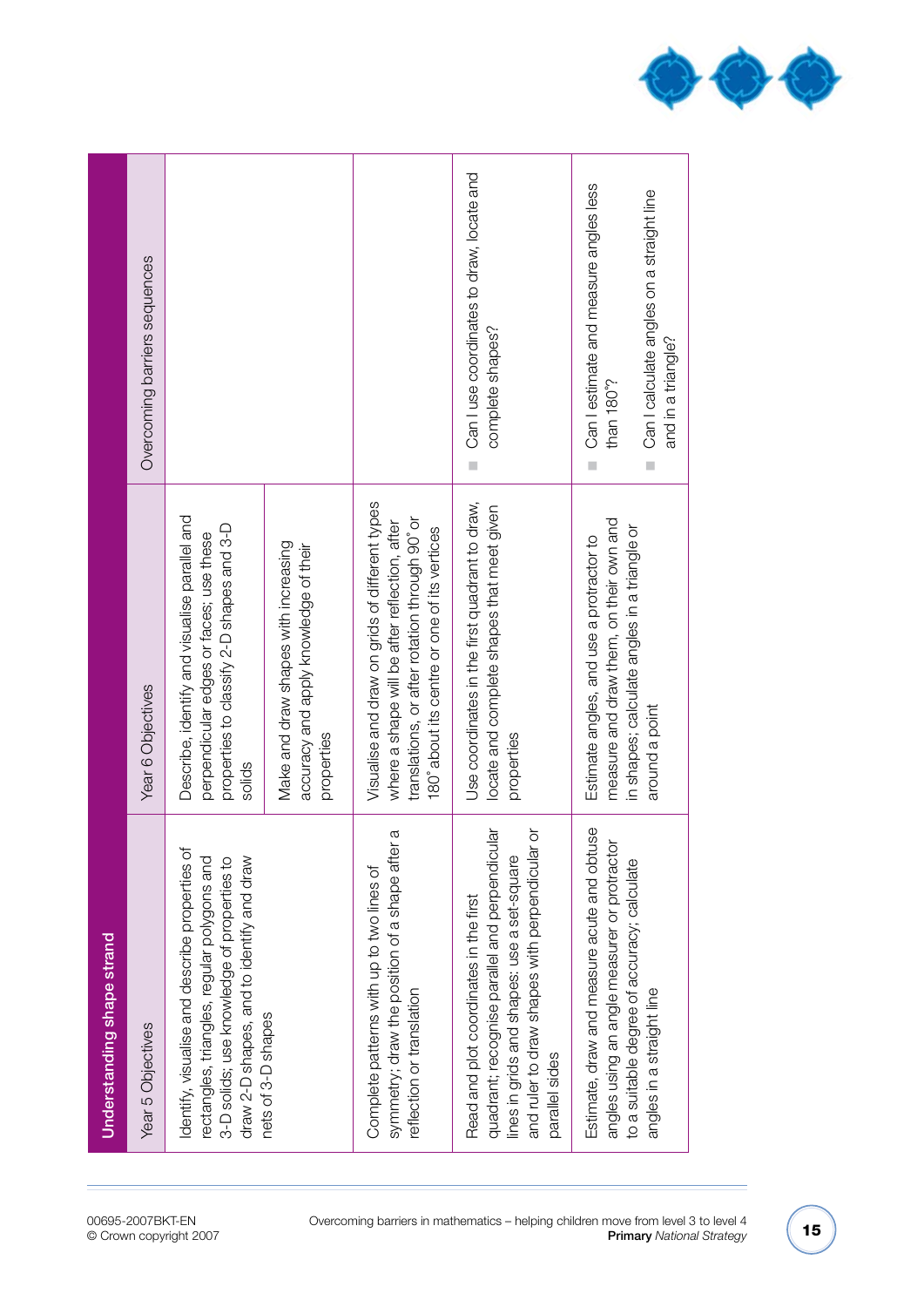

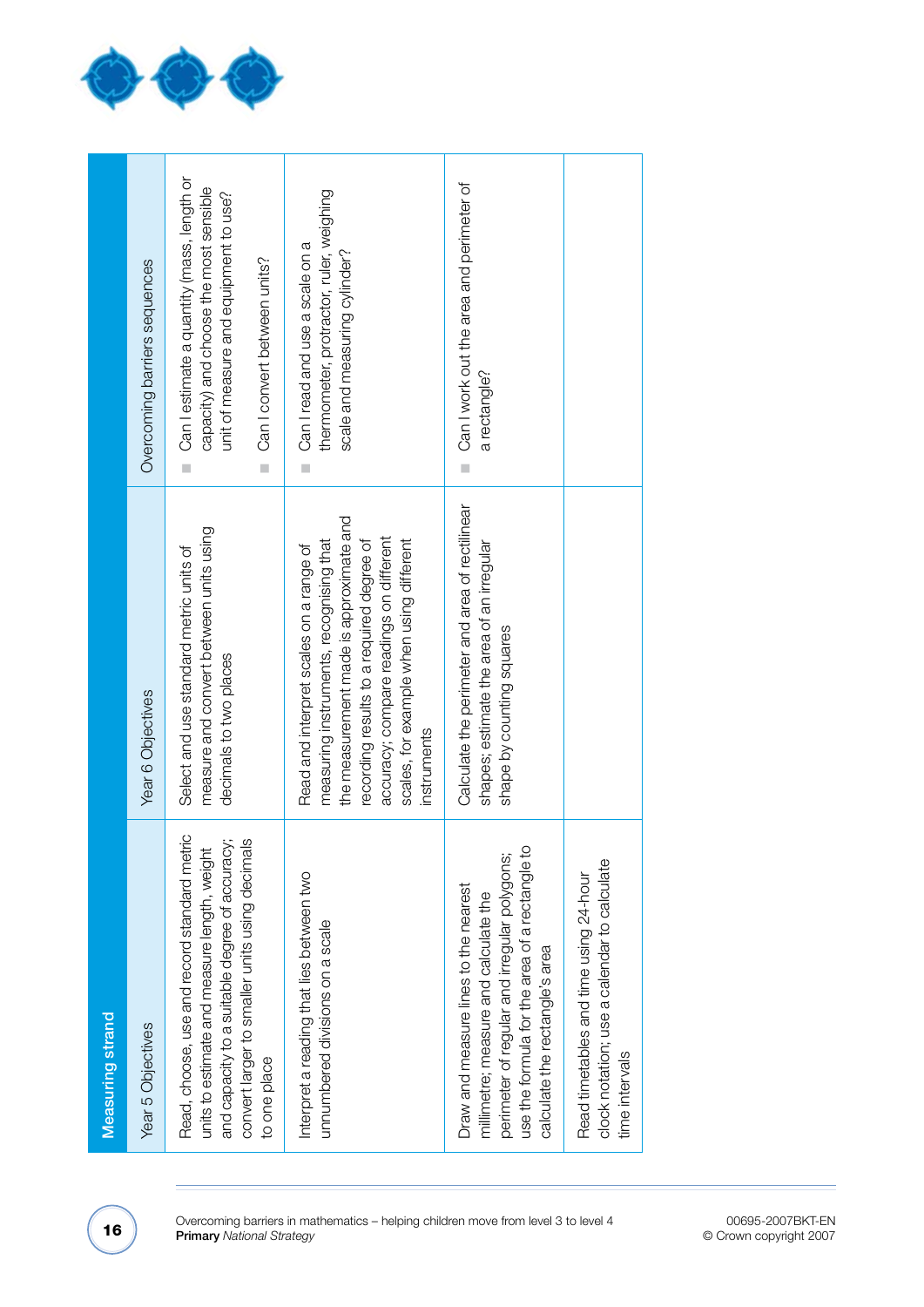

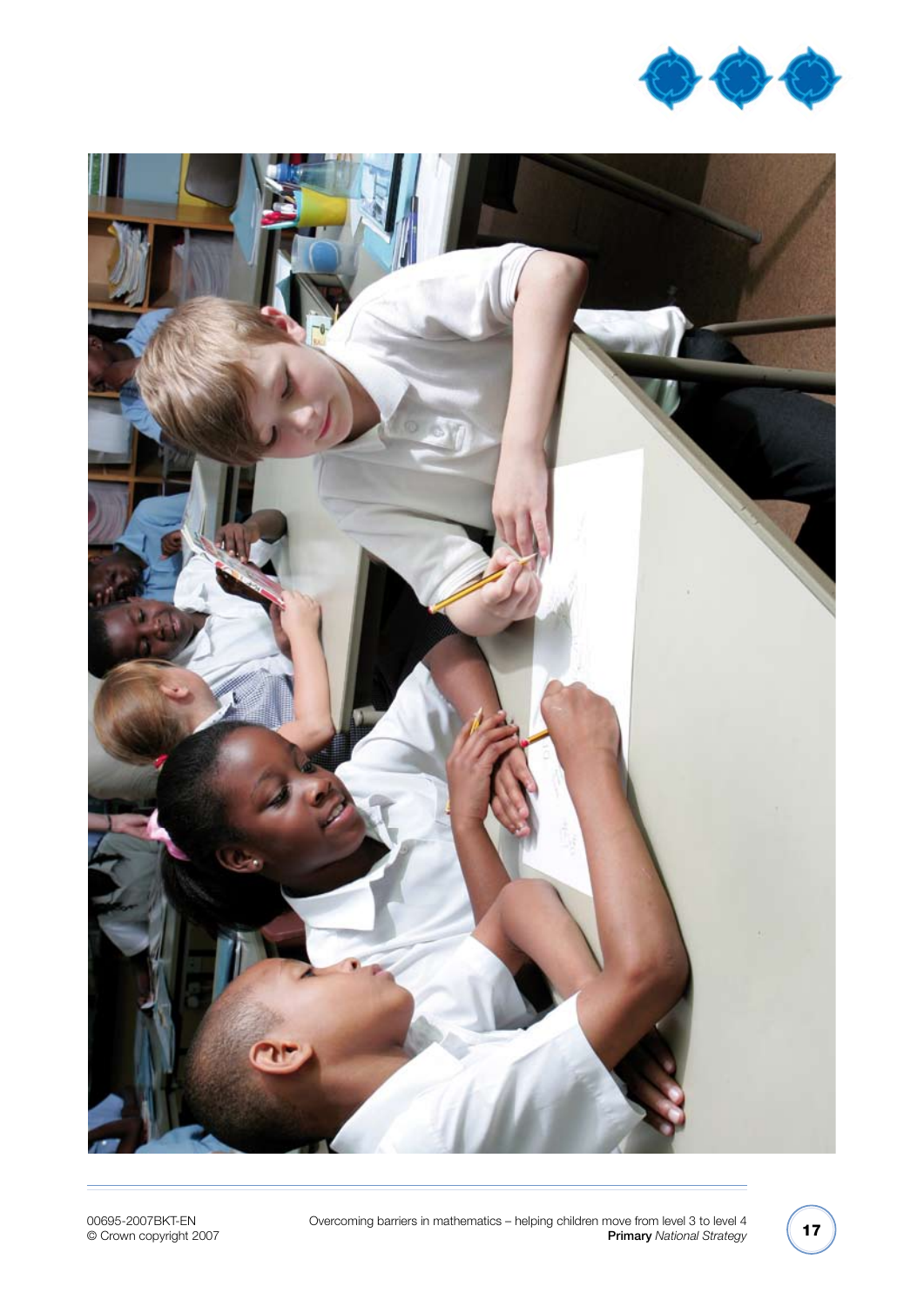| c<br>Indi |
|-----------|
|           |
|           |
| ř₫        |
|           |
|           |
|           |
|           |
|           |
|           |
| tannet    |
| :         |
|           |
|           |
| nment     |
|           |
| គ្ន       |
|           |

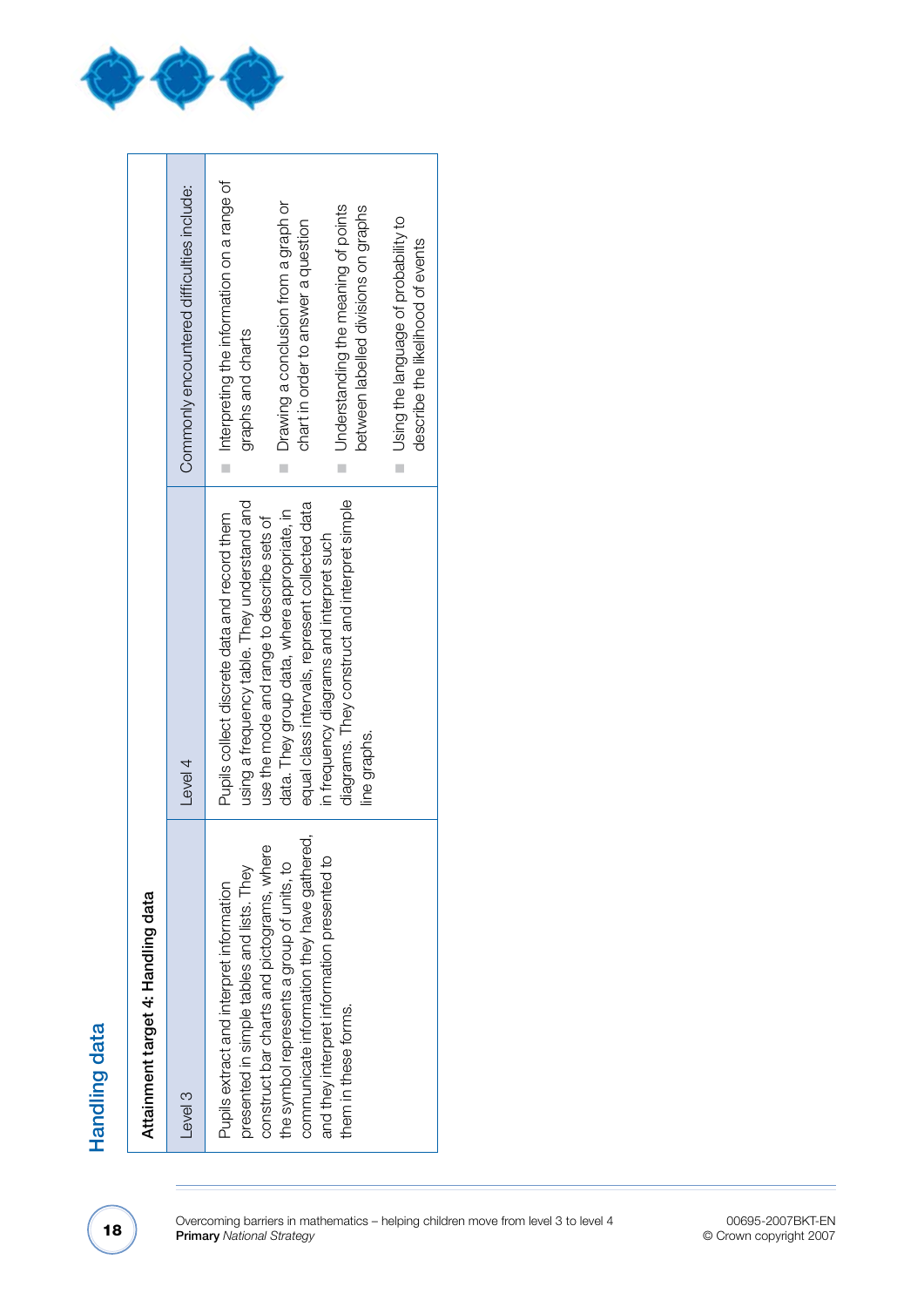| Can I use the vocabulary of probability<br>to predict outcomes and discuss and<br>Can I work out the mode and range<br>Overcoming barriers sequences<br>a graph or chart is showing?<br>Carroll diagrams?<br>chart represent?<br>explain events?<br>questions?<br>chart?<br>$\overline{\phantom{a}}$<br>$\mathcal{L}_{\mathcal{A}}$<br>$\mathcal{L}_{\mathcal{A}}$<br>m.<br>m.<br>п<br>using ICT where appropriate; draw conclusions<br>Construct and interpret frequency tables, bar<br>to problems using the mode, range, median<br>Describe and interpret results and solutions<br>processing, presenting and interpreting data,<br>charts with grouped discrete data, and line<br>using the language of chance or likelihood<br>Describe and predict outcomes from data<br>Solve problems by collecting, selecting,<br>and identify further questions to ask<br>graphs; interpret pie charts<br>Year 6 Objectives<br>and mean<br>frequencies of events and changes over time<br>data; draw conclusions, using ICT to present<br>features, and identify further questions to asl<br>collecting, selecting and organising relevant<br>Find and interpret the mode of a set of data<br>Describe the occurrence of familiar events<br>using the language of chance or likelihood<br>Construct frequency tables, pictograms,<br>and bar and line graphs to represent the<br>Answer a set of related questions by<br>Year 5 Objectives | Handling data strand |                                                                                                                                   |
|--------------------------------------------------------------------------------------------------------------------------------------------------------------------------------------------------------------------------------------------------------------------------------------------------------------------------------------------------------------------------------------------------------------------------------------------------------------------------------------------------------------------------------------------------------------------------------------------------------------------------------------------------------------------------------------------------------------------------------------------------------------------------------------------------------------------------------------------------------------------------------------------------------------------------------------------------------------------------------------------------------------------------------------------------------------------------------------------------------------------------------------------------------------------------------------------------------------------------------------------------------------------------------------------------------------------------------------------------------------------------------------------------------------------------------------|----------------------|-----------------------------------------------------------------------------------------------------------------------------------|
|                                                                                                                                                                                                                                                                                                                                                                                                                                                                                                                                                                                                                                                                                                                                                                                                                                                                                                                                                                                                                                                                                                                                                                                                                                                                                                                                                                                                                                      |                      |                                                                                                                                   |
|                                                                                                                                                                                                                                                                                                                                                                                                                                                                                                                                                                                                                                                                                                                                                                                                                                                                                                                                                                                                                                                                                                                                                                                                                                                                                                                                                                                                                                      |                      |                                                                                                                                   |
|                                                                                                                                                                                                                                                                                                                                                                                                                                                                                                                                                                                                                                                                                                                                                                                                                                                                                                                                                                                                                                                                                                                                                                                                                                                                                                                                                                                                                                      |                      | Can I explain to someone what information<br>Can I sort and interpret data in Venn and<br>Can I draw a conclusion from a graph or |
|                                                                                                                                                                                                                                                                                                                                                                                                                                                                                                                                                                                                                                                                                                                                                                                                                                                                                                                                                                                                                                                                                                                                                                                                                                                                                                                                                                                                                                      |                      | Can I understand the meaning of points<br>Can I interpret what the sectors in a pie<br>between labelled divisions on graphs?      |
|                                                                                                                                                                                                                                                                                                                                                                                                                                                                                                                                                                                                                                                                                                                                                                                                                                                                                                                                                                                                                                                                                                                                                                                                                                                                                                                                                                                                                                      |                      | of a set of data and use this to answer                                                                                           |
|                                                                                                                                                                                                                                                                                                                                                                                                                                                                                                                                                                                                                                                                                                                                                                                                                                                                                                                                                                                                                                                                                                                                                                                                                                                                                                                                                                                                                                      |                      |                                                                                                                                   |

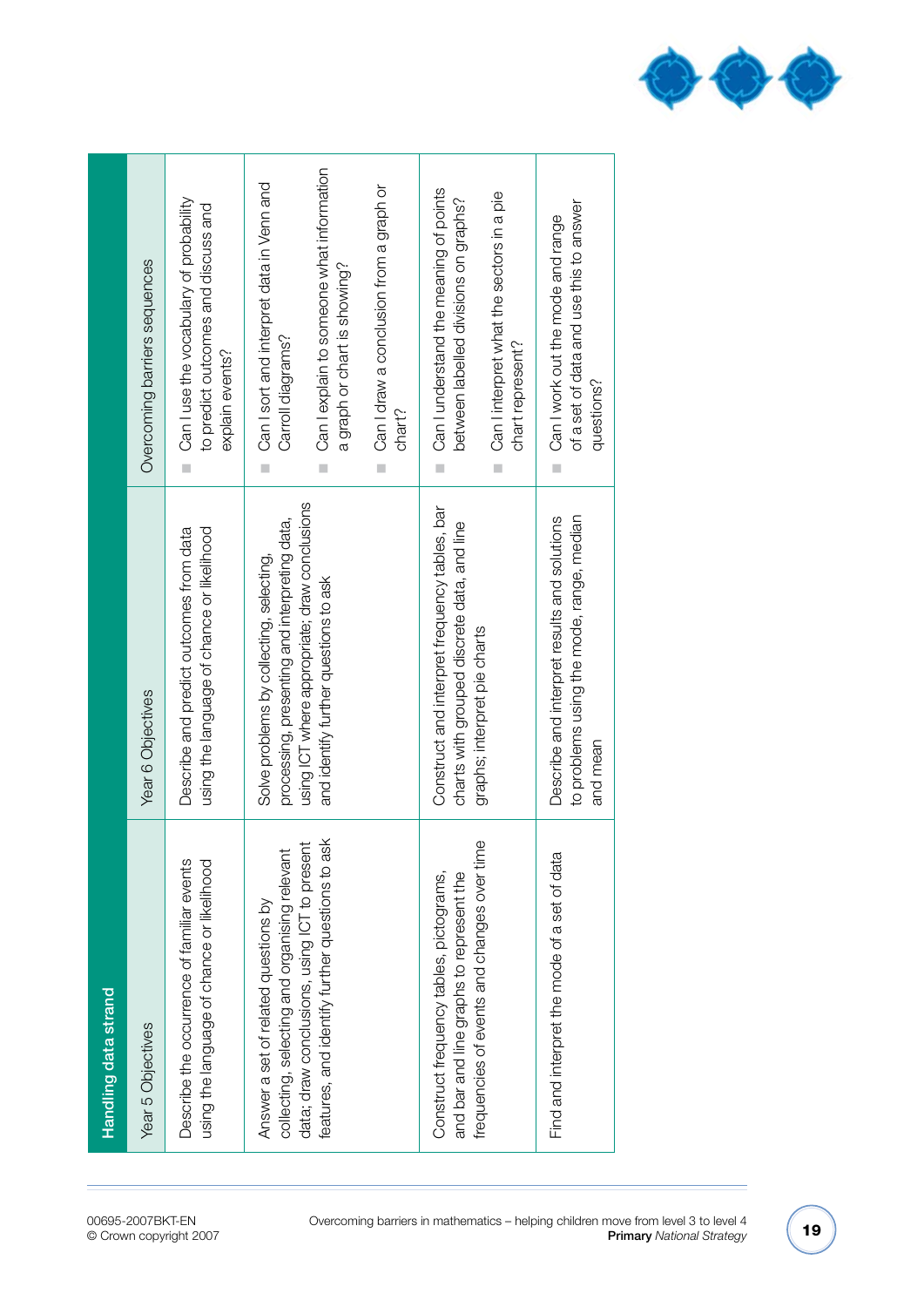| )<br>S      |
|-------------|
| ^<br>؟<br>C |
|             |
| ć           |
|             |
|             |
|             |
|             |
|             |
|             |
|             |
|             |
| I           |
|             |
|             |
| į           |
|             |
| i           |
|             |
|             |
|             |
|             |
|             |
| J           |
|             |
| nkc         |

| <b>Dug</b><br>Using and applying mathematics str                                                                                                                                                         |                                              |                                                                                                                                                                                                                                                     |                                         |
|----------------------------------------------------------------------------------------------------------------------------------------------------------------------------------------------------------|----------------------------------------------|-----------------------------------------------------------------------------------------------------------------------------------------------------------------------------------------------------------------------------------------------------|-----------------------------------------|
| Year 5 Objectives                                                                                                                                                                                        | Units                                        | Year 6 Objectives                                                                                                                                                                                                                                   | Units                                   |
| Solve one-step and two-step problems involving<br>calculation strategies, including calculator use<br>operations, choosing and using appropriate<br>whole numbers and decimals and all four              | 5D2, 5A3, 5D3,<br>5D1, 5E1, 5A2,<br>5E3      | strategies at each stage, including calculator use<br>involving fractions, decimals and percentages;<br>Solve multi-step problems, and problems<br>choose and use appropriate calculation                                                           | 6D2, 6A3, 6D3,<br>6D1, 6E1, 6A2,<br>6E3 |
| ns and<br>and recording the information or calculations<br>Represent a puzzle or problem by identifying<br>lem<br>needed to solve it; find possible solution<br>confirm them in the context of the probl | 5E1, 5B2, 5E2,<br>5B3, 5E3                   | or calculations needed to solve it, using symbols<br>problem or puzzle; identify and record the steps<br>where appropriate; interpret solutions in the<br>Tabulate systematically the information in a<br>original context and check their accuracy | 6E1, 6B2, 6E2,<br>6B3, 6E3              |
| idence<br>enquiry<br>by collecting, organising and interpreting<br>Plan and pursue an enquiry; present ev<br>information; suggest extensions to the                                                      | 5C1, 5C2, 5C3                                | interpret results and review methods; identify<br>collect, organise and represent information,<br>Suggest, plan and develop lines of enquiry;<br>and answer related questions                                                                       | 601                                     |
| for which<br>Explore patterns, properties and relationships<br>ving<br>and propose a general statement involv<br>numbers or shapes; identify examples<br>the statement is true or false                  | 5B1, 5B2, 5B3                                | and relationships involving numbers and shapes;<br>suggest and test hypotheses; construct and use<br>simple expressions and formulae in words then<br>Represent and interpret sequences, patterns<br>symbols                                        | 6B1, 6B2, 6B3                           |
| Explain reasoning using diagrams, graphs and<br>text; refine ways of recording using images<br>and symbols                                                                                               | 5A2, 5C2, 5E2,<br>5A1, 5C1, 5E1,<br>5A3, 5C3 | Explain reasoning and conclusions, using words,<br>symbols or diagrams as appropriate                                                                                                                                                               | 6A1, 6E1, 6A2,<br>6E2, 6A3              |

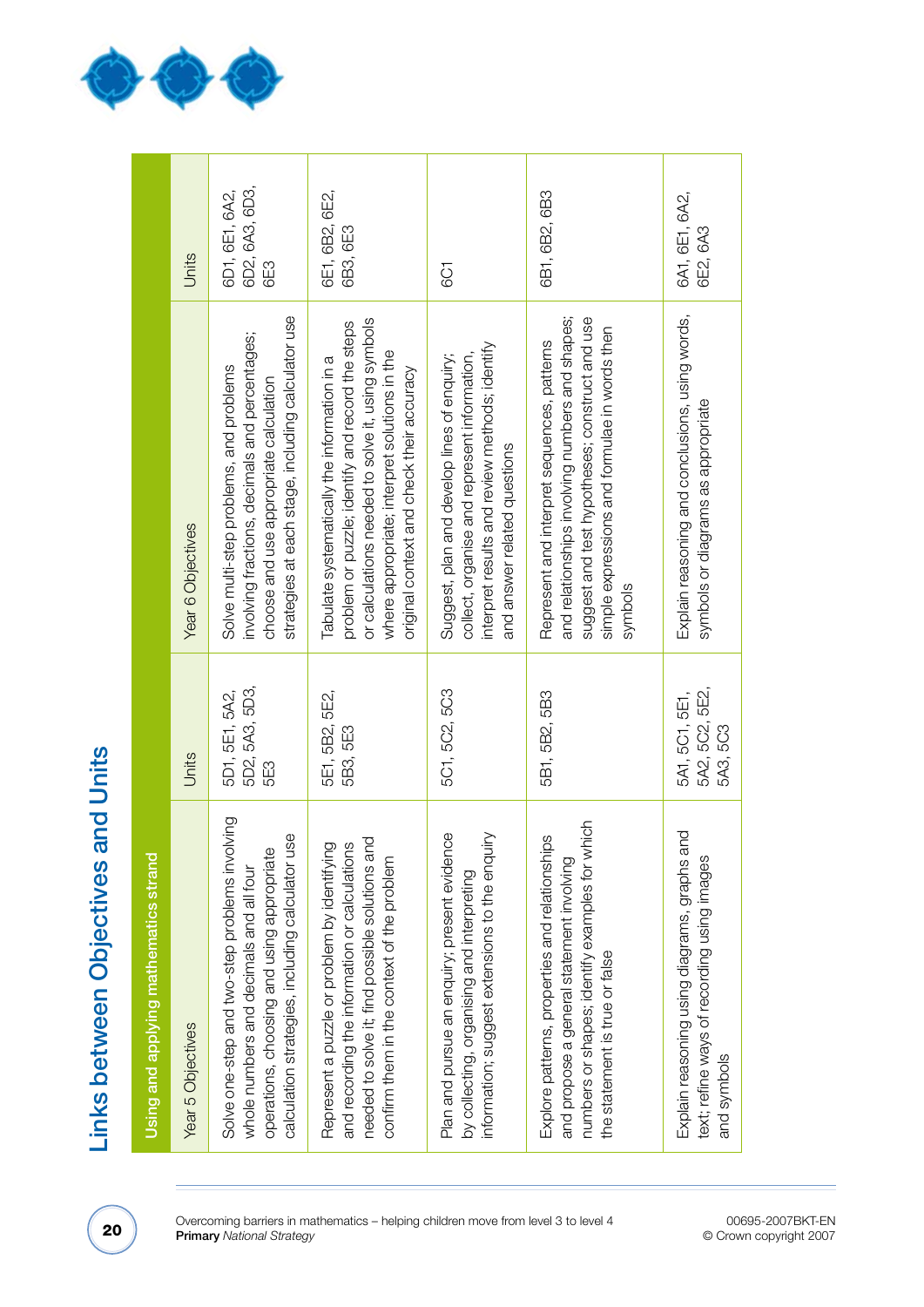| 6E2, 6E3<br>Units<br>6A1<br>another; find equivalent percentages, decimals<br>Express a larger whole number as a fraction of<br>decimals with up to three places, and position<br>a smaller one; simplify fractions by cancelling<br>converting them to fractions with a common<br>Find the difference between a positive and a<br>negative integer, or two negative integers, in<br>Use decimal notation for tenths, hundredths<br>and thousandths; partition, round and order<br>proportion by scaling quantities up or down<br>common factors; order a set of fractions by<br>Express one quantity as a percentage of<br>Solve simple problems involving direct<br>them on the number line<br>Year 6 Objectives<br>and fractions<br>denominator<br>context<br>5A1, 5A2, 5A3<br>5A1, 5A2, 5A3<br>5E1, 5E2, 5E3<br>5E2, 5E3<br>5E2, 5E3<br>Units<br>and decimal steps, extending beyond zero when<br>in every 100 and express tenths and hundredths<br>Understand percentage as the number of parts<br>Count from any given number in whole-number<br>Use sequences to scale numbers up or down;<br>of a larger one; find equivalent fractions; relate<br>and partition, round and order these numbers<br>Express a smaller whole number as a fraction<br>numbers and decimals with up to two places,<br>Explain what each digit represents in whole<br>counting backwards; relate the numbers to<br>fractions to their decimal representations<br>solve problems involving proportions of<br>their position on a number line<br>5 Objectives<br>percentages<br>quantities<br>Year<br>as | and<br>Counting and understanding number str |  |               |
|-------------------------------------------------------------------------------------------------------------------------------------------------------------------------------------------------------------------------------------------------------------------------------------------------------------------------------------------------------------------------------------------------------------------------------------------------------------------------------------------------------------------------------------------------------------------------------------------------------------------------------------------------------------------------------------------------------------------------------------------------------------------------------------------------------------------------------------------------------------------------------------------------------------------------------------------------------------------------------------------------------------------------------------------------------------------------------------------------------------------------------------------------------------------------------------------------------------------------------------------------------------------------------------------------------------------------------------------------------------------------------------------------------------------------------------------------------------------------------------------------------------------------------------------------------------------------------------------|----------------------------------------------|--|---------------|
|                                                                                                                                                                                                                                                                                                                                                                                                                                                                                                                                                                                                                                                                                                                                                                                                                                                                                                                                                                                                                                                                                                                                                                                                                                                                                                                                                                                                                                                                                                                                                                                           |                                              |  |               |
|                                                                                                                                                                                                                                                                                                                                                                                                                                                                                                                                                                                                                                                                                                                                                                                                                                                                                                                                                                                                                                                                                                                                                                                                                                                                                                                                                                                                                                                                                                                                                                                           |                                              |  |               |
|                                                                                                                                                                                                                                                                                                                                                                                                                                                                                                                                                                                                                                                                                                                                                                                                                                                                                                                                                                                                                                                                                                                                                                                                                                                                                                                                                                                                                                                                                                                                                                                           |                                              |  | 6A1, 6A2, 6A3 |
|                                                                                                                                                                                                                                                                                                                                                                                                                                                                                                                                                                                                                                                                                                                                                                                                                                                                                                                                                                                                                                                                                                                                                                                                                                                                                                                                                                                                                                                                                                                                                                                           |                                              |  | 6E1, 6E2, 6E3 |
|                                                                                                                                                                                                                                                                                                                                                                                                                                                                                                                                                                                                                                                                                                                                                                                                                                                                                                                                                                                                                                                                                                                                                                                                                                                                                                                                                                                                                                                                                                                                                                                           |                                              |  |               |
|                                                                                                                                                                                                                                                                                                                                                                                                                                                                                                                                                                                                                                                                                                                                                                                                                                                                                                                                                                                                                                                                                                                                                                                                                                                                                                                                                                                                                                                                                                                                                                                           |                                              |  | 6E1, 6E2, 6E3 |
|                                                                                                                                                                                                                                                                                                                                                                                                                                                                                                                                                                                                                                                                                                                                                                                                                                                                                                                                                                                                                                                                                                                                                                                                                                                                                                                                                                                                                                                                                                                                                                                           |                                              |  |               |

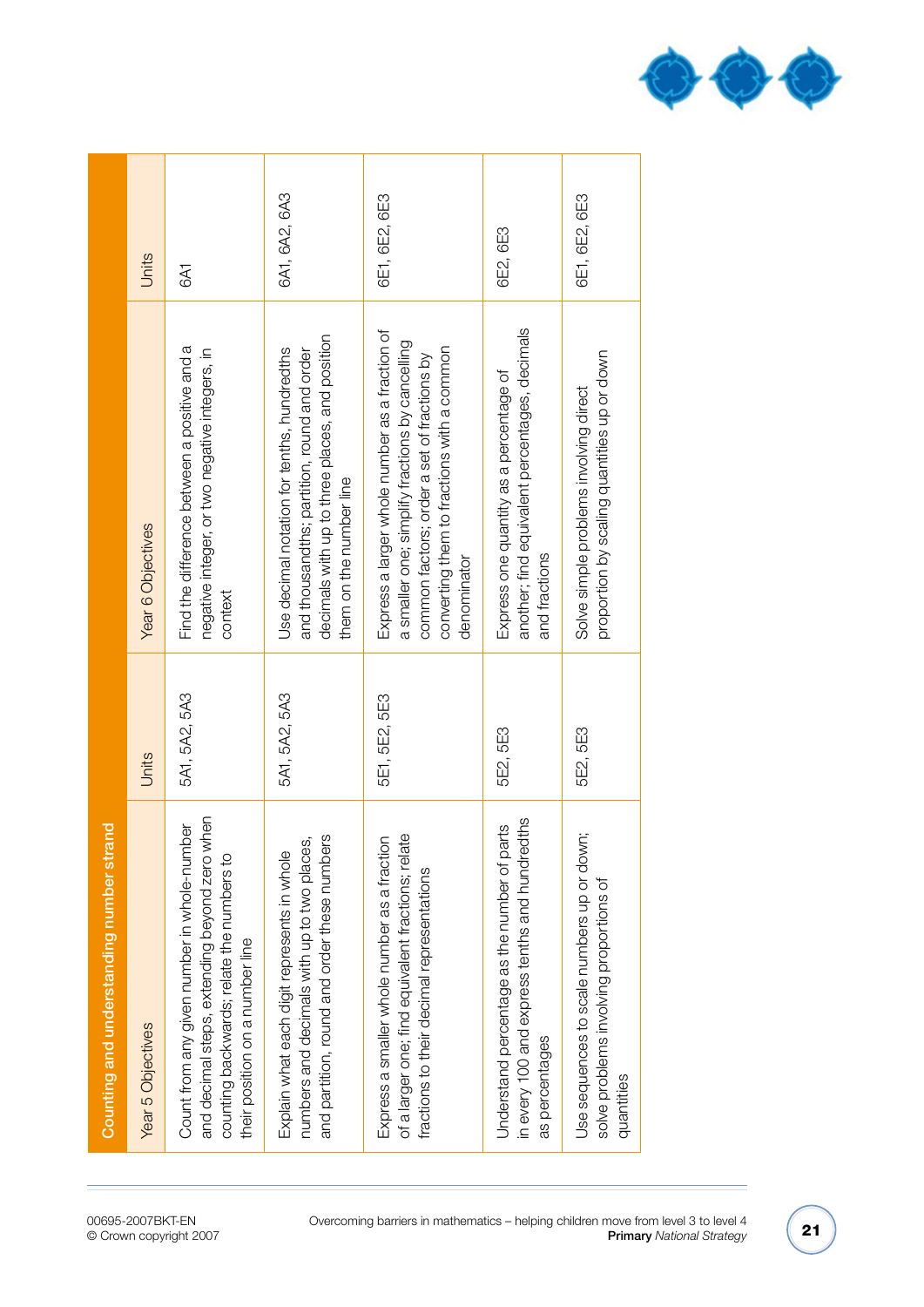| Knowing and using number facts strand                                                                                                                             |                                              |                                                                                                                                                |                                                   |
|-------------------------------------------------------------------------------------------------------------------------------------------------------------------|----------------------------------------------|------------------------------------------------------------------------------------------------------------------------------------------------|---------------------------------------------------|
| Year 5 Objectives                                                                                                                                                 | Units                                        | Year 6 Objectives                                                                                                                              | Units                                             |
| subtraction of two-digit numbers to derive sums<br>Use knowledge of place value and addition and<br>and differences and doubles and halves<br>of decimals         | 5E2, 5A3, 5B3<br>5A1, 5A2, 5B2,              | Use knowledge of place value and multiplication<br>facts to 10 x 10 to derive related multiplication<br>and division facts involving decimals  | 6A2, 6B2, 6B3,<br>6A1, 6B1, 6E1,<br>6E3           |
| 10 and<br>10 and 100; derive quickly corresponding<br>Recall quickly multiplication facts to 10 x<br>use them to multiply pairs of multiples of<br>division facts | 5A2, 5B2, 5A3,<br>5A1, 5B1, 5E1,<br>5B3      | quickly squares of numbers to 12 x 12 and the<br>Use knowledge of multiplication facts to derive<br>corresponding squares of multiples of 10   | 6B1, 6B2, 6B3                                     |
| Identify pairs of factors of two-digit whole<br>numbers and find common multiples                                                                                 | 5A1, 5B1, 5E1,<br>5A2                        | 100; find the prime factors of two-digit numbers<br>Recognise that prime numbers have only two<br>factors and identify prime numbers less than | 6B1, 6B2, 6B3                                     |
| $\Phi$<br>number facts and inverse operations to estimat<br>Use knowledge of rounding, place value,<br>and check calculations                                     | 5B2, 5D2, 5A3,<br>5A1, 5B1, 5A2,<br>5B3, 5D3 | tests of divisibility to estimate and check results<br>Use approximations, inverse operations and                                              | 6A2, 6B2, 6D2,<br>6A3, 6B3, 6D3<br>6A1, 6B1, 6D1, |
|                                                                                                                                                                   |                                              |                                                                                                                                                |                                                   |
|                                                                                                                                                                   |                                              |                                                                                                                                                |                                                   |
|                                                                                                                                                                   |                                              |                                                                                                                                                |                                                   |
|                                                                                                                                                                   |                                              |                                                                                                                                                |                                                   |

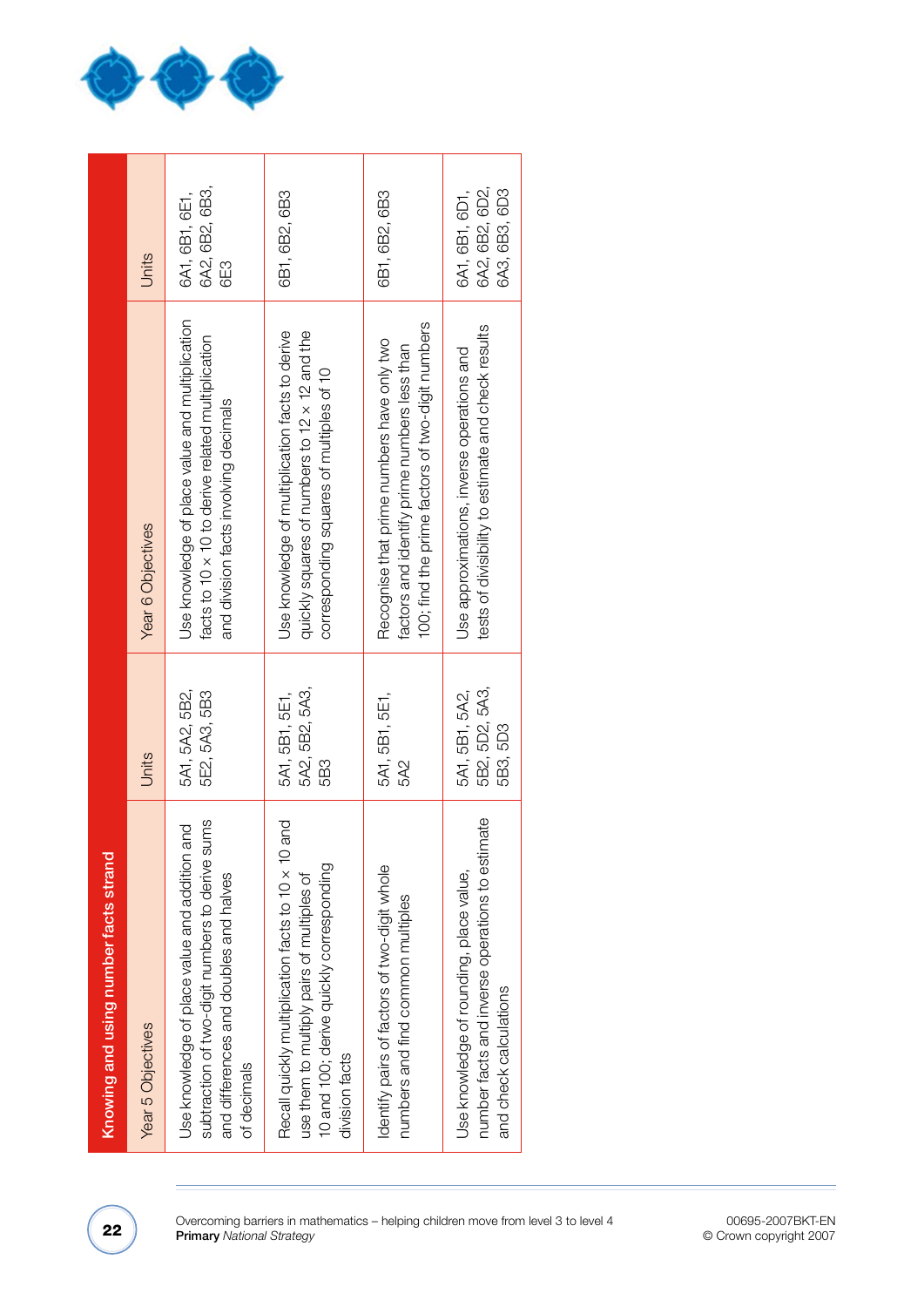| Units<br>6E3<br>6E3<br>integer, and to multiply two-digit and three-digit<br>express a quotient as a fraction or decimal; find<br>subtract integers and decimals, to multiply and<br>Calculate mentally with integers and decimals:<br>Relate fractions to multiplication and division;<br>fractions and percentages of whole-number<br>Use a calculator to solve problems involving<br>divide integers and decimals by a one-digit<br>$U: \pm U: \mathsf{T}U \times U, \mathsf{T}U \div U, \mathsf{U}: \times U, \mathsf{U}: \div U$<br>Use efficient written methods to add and<br>integers by a two-digit integer<br>multi-step calculations<br>Year 6 Objectives<br>quantities<br>5D2, 5B3, 5D3<br>5D2, 5E2, 5A3,<br>5E1, 5D2, 5A3,<br>5D1, 5E1, 5A2,<br>5A1, 5D1, 5A2,<br>5D2<br>5A1, 5B1, 5A2,<br>5E1, 5E2, 5E3<br>5A1, 5E1, 5A2<br>5B3, 5D3<br>5D3, 5E3<br>Units<br>ly and<br>Find fractions using division, and percentages of<br>100<br>subtract whole numbers and decimals with up<br>multiply and divide HTU $\times$ U, TU $\times$ TU, U.t $\times$ U<br>$\sigma$<br>Use a calculator to solve problems, including<br>interpret the display correctly in the context<br>Use understanding of place value to multipl<br>Refine and use efficient written methods to<br>divide whole numbers and decimals by 10,<br>Extend mental methods for whole-number<br>Use efficient written methods to add and<br>those involving decimals or fractions;<br>numbers and quantities<br>Objectives<br>measurement<br>to two places<br>and HTU ÷ U<br>calculations<br>or 1000<br>Year <sub>5</sub> | Calculating strand |  |                                                                      |
|----------------------------------------------------------------------------------------------------------------------------------------------------------------------------------------------------------------------------------------------------------------------------------------------------------------------------------------------------------------------------------------------------------------------------------------------------------------------------------------------------------------------------------------------------------------------------------------------------------------------------------------------------------------------------------------------------------------------------------------------------------------------------------------------------------------------------------------------------------------------------------------------------------------------------------------------------------------------------------------------------------------------------------------------------------------------------------------------------------------------------------------------------------------------------------------------------------------------------------------------------------------------------------------------------------------------------------------------------------------------------------------------------------------------------------------------------------------------------------------------------------------------------------------------------------------------------------------------------|--------------------|--|----------------------------------------------------------------------|
|                                                                                                                                                                                                                                                                                                                                                                                                                                                                                                                                                                                                                                                                                                                                                                                                                                                                                                                                                                                                                                                                                                                                                                                                                                                                                                                                                                                                                                                                                                                                                                                                    |                    |  |                                                                      |
|                                                                                                                                                                                                                                                                                                                                                                                                                                                                                                                                                                                                                                                                                                                                                                                                                                                                                                                                                                                                                                                                                                                                                                                                                                                                                                                                                                                                                                                                                                                                                                                                    |                    |  | 6D2, 6A3, 6D3<br>6A1, 6D1, 6A2,                                      |
|                                                                                                                                                                                                                                                                                                                                                                                                                                                                                                                                                                                                                                                                                                                                                                                                                                                                                                                                                                                                                                                                                                                                                                                                                                                                                                                                                                                                                                                                                                                                                                                                    |                    |  |                                                                      |
|                                                                                                                                                                                                                                                                                                                                                                                                                                                                                                                                                                                                                                                                                                                                                                                                                                                                                                                                                                                                                                                                                                                                                                                                                                                                                                                                                                                                                                                                                                                                                                                                    |                    |  | 6D2, 6A3, 6D3,<br>6D1, 6E1, 6A2,                                     |
|                                                                                                                                                                                                                                                                                                                                                                                                                                                                                                                                                                                                                                                                                                                                                                                                                                                                                                                                                                                                                                                                                                                                                                                                                                                                                                                                                                                                                                                                                                                                                                                                    |                    |  |                                                                      |
|                                                                                                                                                                                                                                                                                                                                                                                                                                                                                                                                                                                                                                                                                                                                                                                                                                                                                                                                                                                                                                                                                                                                                                                                                                                                                                                                                                                                                                                                                                                                                                                                    |                    |  | 6E1, 6E2, 6E3                                                        |
|                                                                                                                                                                                                                                                                                                                                                                                                                                                                                                                                                                                                                                                                                                                                                                                                                                                                                                                                                                                                                                                                                                                                                                                                                                                                                                                                                                                                                                                                                                                                                                                                    |                    |  | 6B3, 6C3, 6D3,<br>6A2, 6B2, 6C2,<br>6D2, 6E2, 6A3,<br>6A1, 6D1, 6E1, |
|                                                                                                                                                                                                                                                                                                                                                                                                                                                                                                                                                                                                                                                                                                                                                                                                                                                                                                                                                                                                                                                                                                                                                                                                                                                                                                                                                                                                                                                                                                                                                                                                    |                    |  |                                                                      |

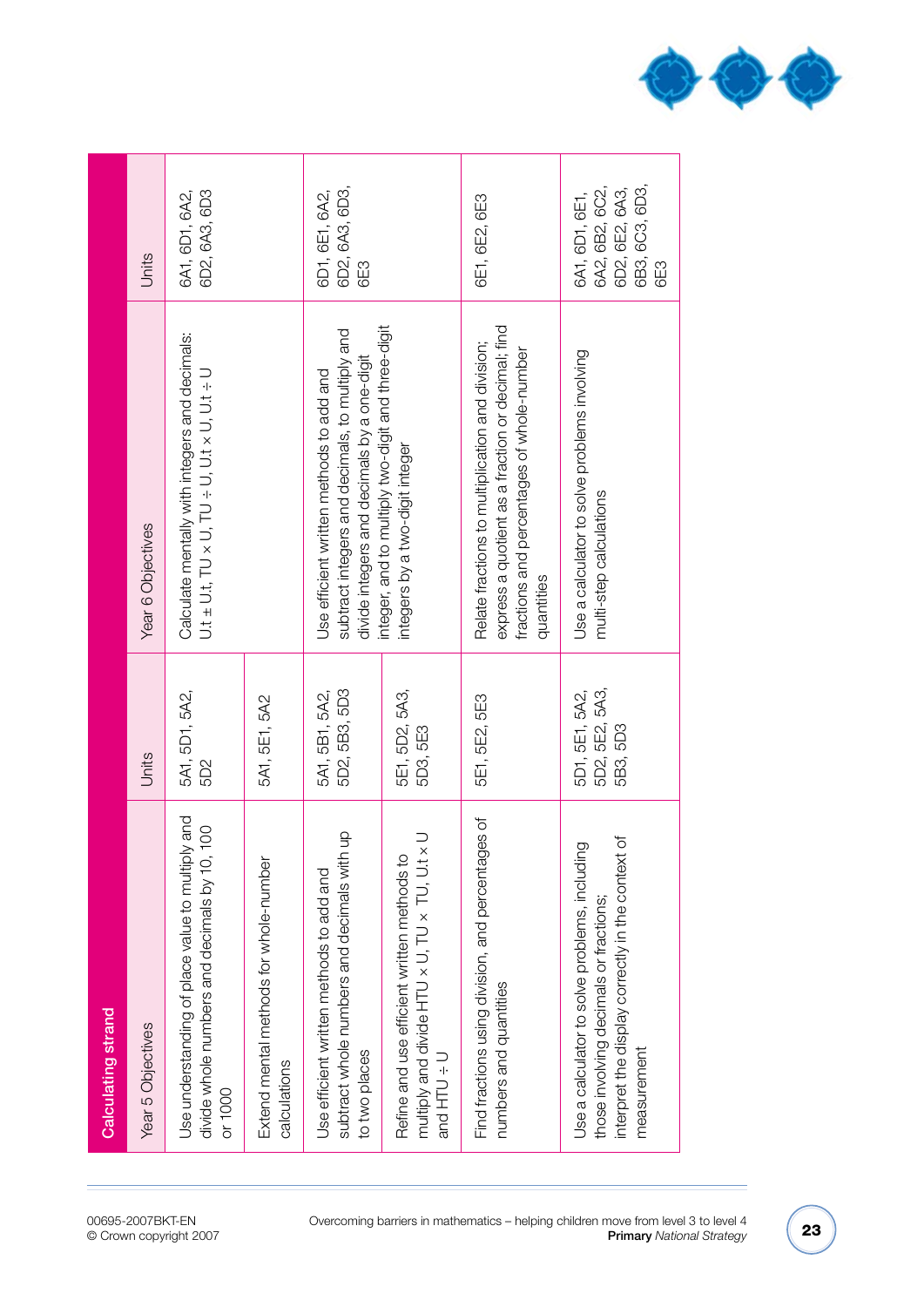| Year 5 Objectives                                                                                                                                                                                        | Units         | Year 6 Objectives                                                                                                                                                                                 | Units         |
|----------------------------------------------------------------------------------------------------------------------------------------------------------------------------------------------------------|---------------|---------------------------------------------------------------------------------------------------------------------------------------------------------------------------------------------------|---------------|
| rectangles, triangles, regular polygons and 3-D<br>dentify, visualise and describe properties of<br>solids; use knowledge of properties to draw                                                          | 5B1, 5B2, 5B3 | properties to classify 2-D shapes and 3-D solids<br>Describe, identify and visualise parallel and<br>perpendicular edges or faces; use these                                                      | 6B1, 6B2, 6B3 |
| 2-D shapes, and to identify and draw nets of 3-D<br>shapes                                                                                                                                               |               | Make and draw shapes with increasing accuracy<br>and apply knowledge of their properties                                                                                                          | 6B1, 6B2, 6B3 |
| symmetry; draw the position of a shape after a<br>Complete patterns with up to two lines of<br>reflection or translation                                                                                 | 5B2, 5D3      | translations, or after rotation through 90° or 180°<br>Visualise and draw on grids of different types<br>where a shape will be after reflection, after<br>about its centre or one of its vertices | 6D2           |
| draw shapes with perpendicular or parallel sides<br>grids and shapes; use a set-square and ruler to<br>Read and plot coordinates in the first quadrant;<br>recognise parallel and perpendicular lines in | 5D1, 5D2, 5D3 | Use coordinates in the first quadrant to draw,<br>locate and complete shapes that meet given<br>properties                                                                                        | 6D2           |
| angles using an angle measurer or protractor to<br>Estimate, draw and measure acute and obtuse<br>a suitable degree of accuracy; calculate angles<br>a straight line<br>$\equiv$                         | 5D2, 5D3      | shapes; calculate angles in a triangle or around<br>measure and draw them, on their own and in<br>Estimate angles, and use a protractor to<br>a point                                             | 6D2           |

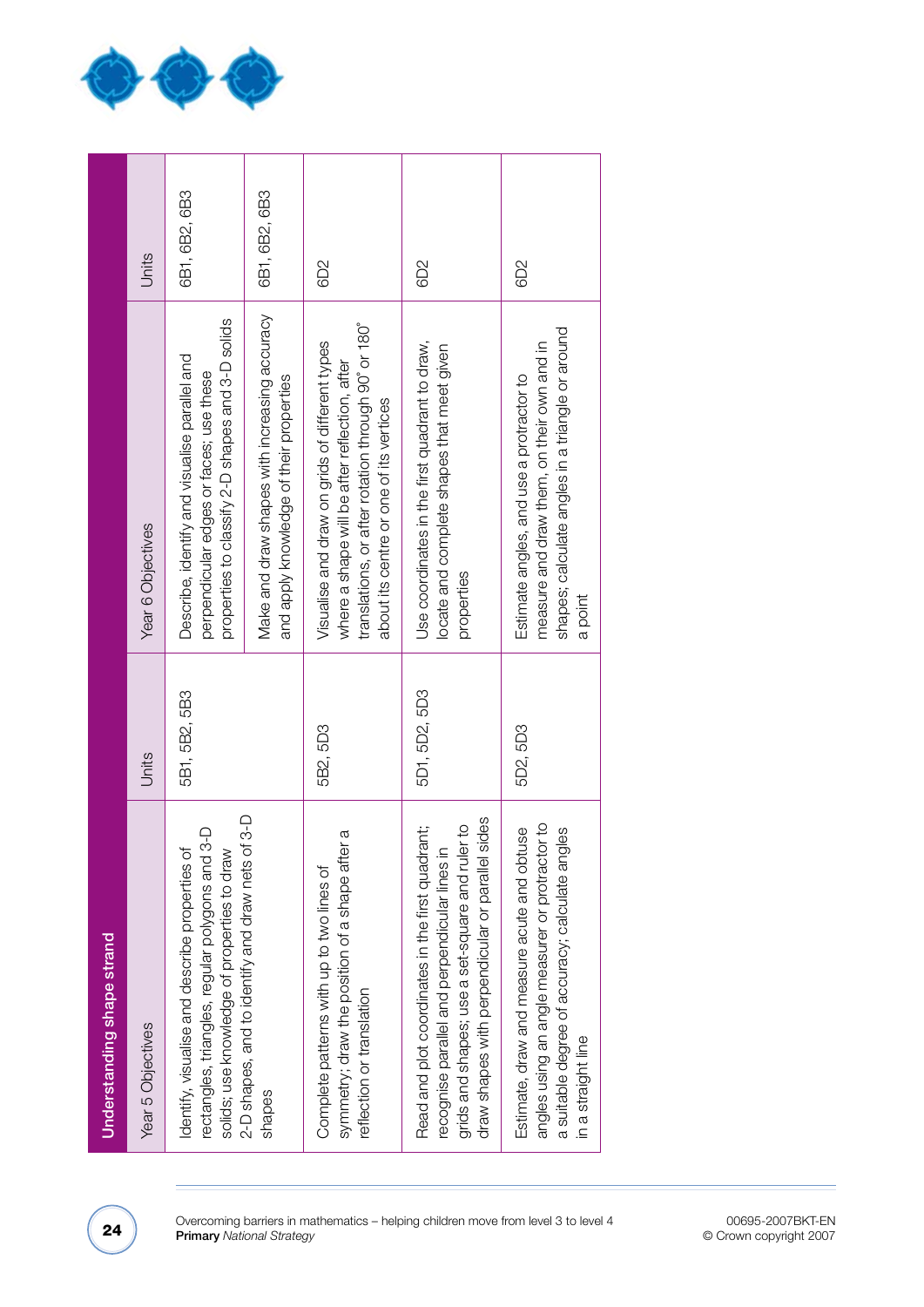| 6C3, 6D3<br>6D1, 6D3<br>Units<br>Select and use standard metric units of measure<br>accuracy; compare readings on different scales,<br>shapes; estimate the area of an irregular shape<br>Calculate the perimeter and area of rectilinear<br>for example when using different instruments<br>and convert between units using decimals to<br>the measurement made is approximate and<br>measuring instruments, recognising that<br>recording results to a required degree of<br>Read and interpret scales on a range of<br>by counting squares<br>Year 6 Objectives<br>two places<br>5C1, 5D1, 5C2,<br>5D2, 5C3, 5D3<br>5C1, 5D1, 5C2,<br>5D2, 5C3, 5D3<br>5D1, 5D2, 5D3<br>5D1, 5D3<br>Units<br>notation; use a calendar to calculate time intervals<br>O<br>millimetre; measure and calculate the perimeter<br>Read, choose, use and record standard metric<br>and capacity to a suitable degree of accuracy;<br>formula for the area of a rectangle to calculate<br>$\overline{a}$<br>Read timetables and time using 24-hour clock<br>units to estimate and measure length, weigh<br>convert larger to smaller units using decimal<br>of regular and irregular polygons; use the<br>Interpret a reading that lies between two<br>Draw and measure lines to the nearest<br>unnumbered divisions on a scale<br>area<br>Year 5 Objectives<br>the rectangle's<br>one place | Measuring strand |  |                                 |
|--------------------------------------------------------------------------------------------------------------------------------------------------------------------------------------------------------------------------------------------------------------------------------------------------------------------------------------------------------------------------------------------------------------------------------------------------------------------------------------------------------------------------------------------------------------------------------------------------------------------------------------------------------------------------------------------------------------------------------------------------------------------------------------------------------------------------------------------------------------------------------------------------------------------------------------------------------------------------------------------------------------------------------------------------------------------------------------------------------------------------------------------------------------------------------------------------------------------------------------------------------------------------------------------------------------------------------------------------------------------------|------------------|--|---------------------------------|
|                                                                                                                                                                                                                                                                                                                                                                                                                                                                                                                                                                                                                                                                                                                                                                                                                                                                                                                                                                                                                                                                                                                                                                                                                                                                                                                                                                          |                  |  |                                 |
|                                                                                                                                                                                                                                                                                                                                                                                                                                                                                                                                                                                                                                                                                                                                                                                                                                                                                                                                                                                                                                                                                                                                                                                                                                                                                                                                                                          |                  |  | 6C1, 6D1, 6C2,<br>6D2, 6C3, 6D3 |
|                                                                                                                                                                                                                                                                                                                                                                                                                                                                                                                                                                                                                                                                                                                                                                                                                                                                                                                                                                                                                                                                                                                                                                                                                                                                                                                                                                          |                  |  | 6C1, 6D1, 6C2,                  |
|                                                                                                                                                                                                                                                                                                                                                                                                                                                                                                                                                                                                                                                                                                                                                                                                                                                                                                                                                                                                                                                                                                                                                                                                                                                                                                                                                                          |                  |  |                                 |
|                                                                                                                                                                                                                                                                                                                                                                                                                                                                                                                                                                                                                                                                                                                                                                                                                                                                                                                                                                                                                                                                                                                                                                                                                                                                                                                                                                          |                  |  |                                 |
|                                                                                                                                                                                                                                                                                                                                                                                                                                                                                                                                                                                                                                                                                                                                                                                                                                                                                                                                                                                                                                                                                                                                                                                                                                                                                                                                                                          |                  |  |                                 |

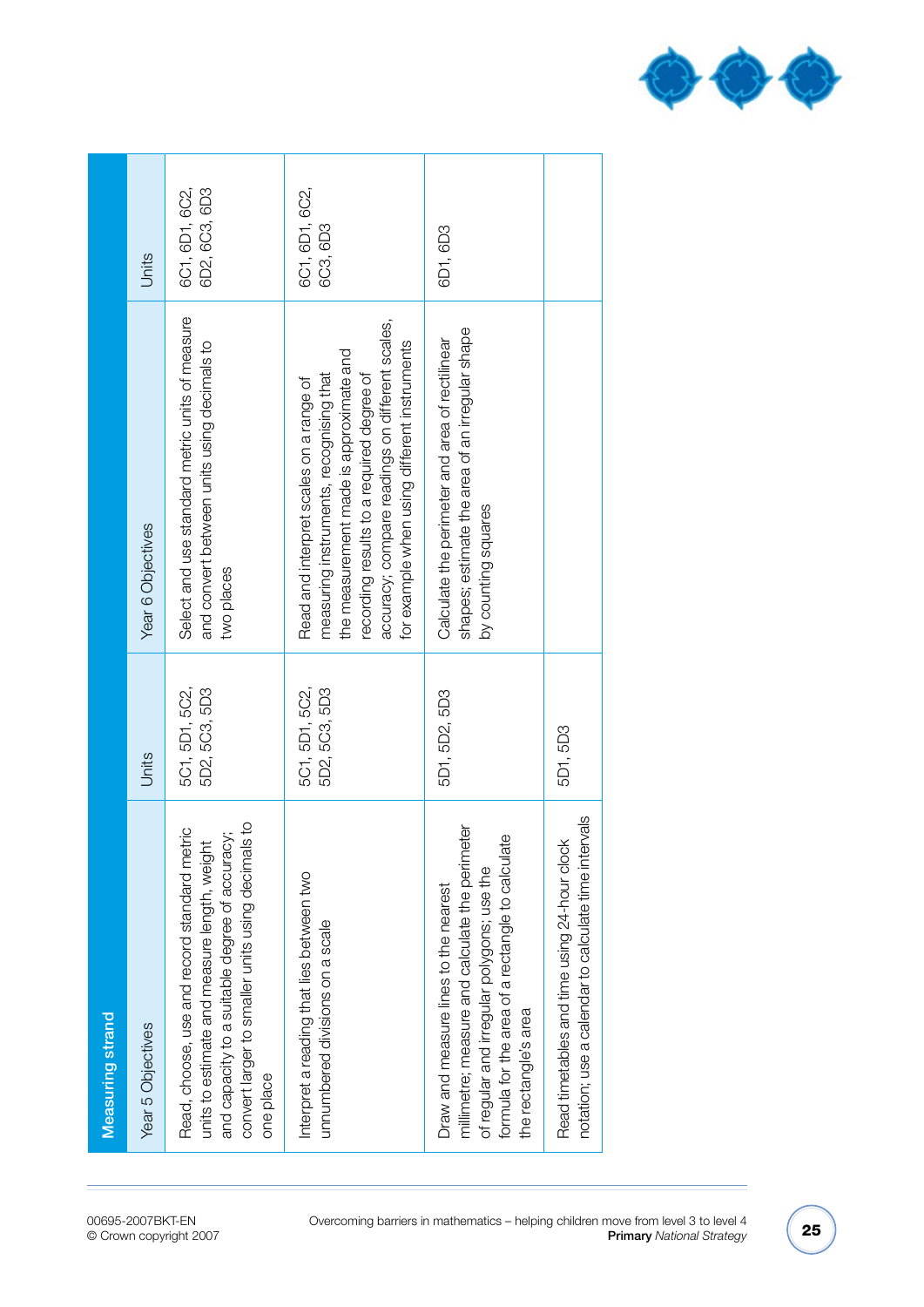| 26                                                                                 | Handling data strand                                                                                                                                                                     |               |                                                                                                                                                                                     |               |
|------------------------------------------------------------------------------------|------------------------------------------------------------------------------------------------------------------------------------------------------------------------------------------|---------------|-------------------------------------------------------------------------------------------------------------------------------------------------------------------------------------|---------------|
|                                                                                    | Year 5 Objectives                                                                                                                                                                        | Units         | Year 6 Objectives                                                                                                                                                                   | Units         |
|                                                                                    | Describe the occurrence of familiar events using<br>the language of chance or likelihood                                                                                                 | 5C2, 5C3      | Describe and predict outcomes from data using<br>the language of chance or likelihood                                                                                               | 6C2, 6C3      |
| <b>Primary National Strategy</b>                                                   | conclusions, using ICT to present features, and<br>Answer a set of related questions by collecting,<br>selecting and organising relevant data; draw<br>identify further questions to ask | 5C1, 5C2, 5C3 | using ICT where appropriate; draw conclusions<br>processing, presenting and interpreting data,<br>Solve problems by collecting, selecting,<br>and identify further questions to ask | 6C1, 6C2, 6C3 |
|                                                                                    | Construct frequency tables, pictograms, and bar<br>$\sigma$<br>and line graphs to represent the frequencies<br>events and changes over time                                              | 5C1, 5C2, 5C3 | Construct and interpret frequency tables, bar<br>charts with grouped discrete data, and line<br>graphs; interpret pie charts                                                        | 6C1, 6C2, 6C3 |
|                                                                                    | Find and interpret the mode of a set of data                                                                                                                                             | 5C1, 5C3      | to problems using the mode, range, median<br>Describe and interpret results and solutions<br>and mean                                                                               | 6C1, 6C2, 6C3 |
| Overcoming barriers in mathematics - helping children move from level 3 to level 4 |                                                                                                                                                                                          |               |                                                                                                                                                                                     |               |
| 00695-2007BKT-EN<br>© Crown copyright 2007                                         |                                                                                                                                                                                          |               |                                                                                                                                                                                     |               |